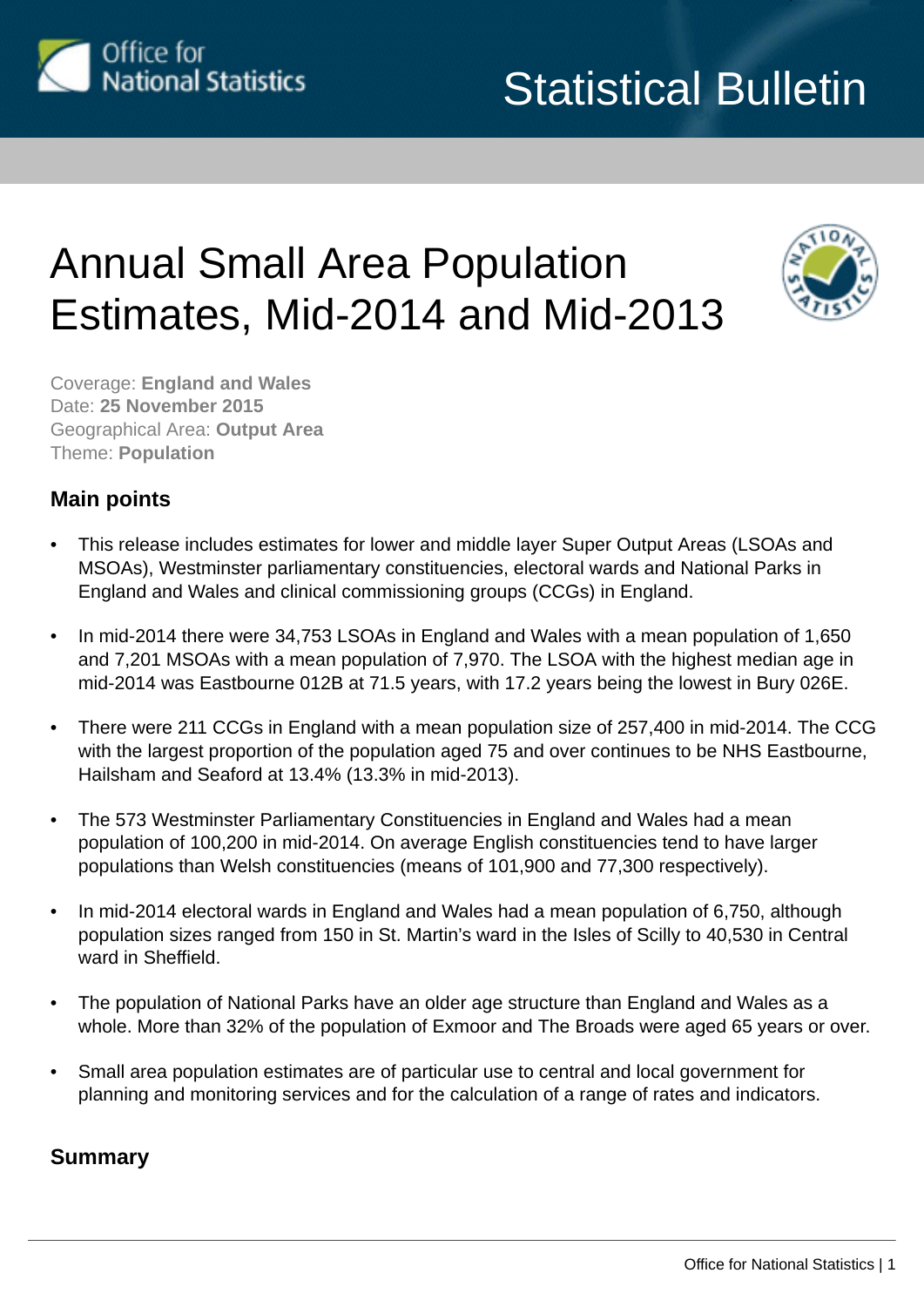This release includes:

- population estimates for lower and middle layer Super Output Areas (LSOAs and MSOAs) in England and Wales – these products are classified as National Statistics
- population estimates for electoral wards, Westminster parliamentary constituencies and National Parks in England and Wales – these products are classified as experimental statistics
- population estimates for health geographies in England (clinical commissioning groups (CCGs), NHS Area Teams and NHS Commissioning Regions) – these products are also classified as experimental statistics

These estimates are consistent with the results of the 2011 Census and are provided for the latest official geographic boundaries in place at the reference date.

Small area population estimates are used by both central government departments and local authorities for a range of purposes including planning and monitoring of services and as denominators for the calculation of various rates and indicators. Population estimates for LSOAs and MSOAs are often used for research and analysis as, unlike other small area geographies, such as electoral wards, they are specifically designed for statistical purposes. Electoral ward population estimates are of particular interest to local government organisations. Parliamentary constituency estimates are of importance to parliamentary organisations, researchers and MPs. Population estimates for health geographies are widely used within the health sector; and information on National Parks is valuable to both local government and the various National Park authorities.

## **Introduction**

[Mid-year population estimates for 2014 for England and Wales,](http://www.ons.gov.uk:80/ons/rel/pop-estimate/population-estimates-for-uk--england-and-wales--scotland-and-northern-ireland/mid-2014/index.html) regions within England, and local authorities within England and Wales, were published on 25 June 2015. The estimates refer to the usually resident population on 30 June of the reference year and are published annually. In mid-2014 the population of England and Wales was 57,408,654, an increase of 0.8% since mid-2013 and 8.0% over the ten years since mid-2004.

The population increase since mid-2013 is driven by migration and natural change (births and deaths). Migration has had an impact on the working age population and on areas such as London. There is also an ageing population that results in an increase in the number of people in old age groups such as those aged 75 and over. Changes in the population of England and Wales are reflected in the changes at small area levels outlined throughout this bulletin.

Further information to support small area population estimates, covering methodology, quality and data sources are available:

- [Quality Management Information](http://www.ons.gov.uk:80/ons/guide-method/method-quality/quality/quality-information/population/index.html) details a range of information about the background, quality, methods and quality assurance of the small area population estimates; this includes additional information on concepts, strengths and limitations, user needs and links to further advice about the output
- a [methodology note on production of small area population estimates](http://www.ons.gov.uk:80/ons/guide-method/method-quality/specific/population-and-migration/pop-ests/index.html) details the data sources and methodology applied to producing the England and Wales small area population estimates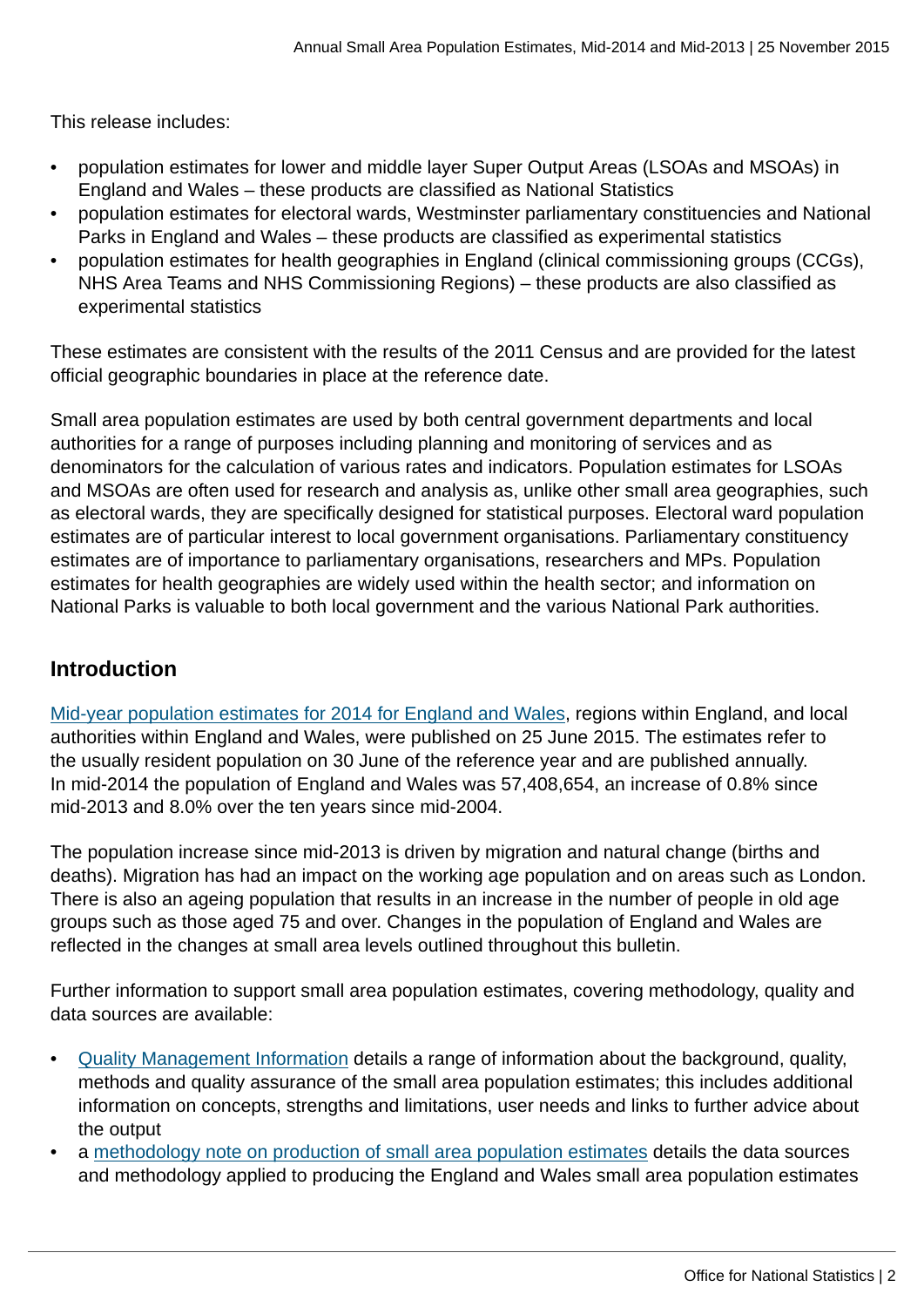- the [ONS Revisions Policy on population statistics,](http://www.ons.gov.uk:80/ons/guide-method/revisions/revisions-policies-by-theme/population/index.html) including the small area population estimates, which explains how we implement and categorise revisions to statistics, including following a census
- news on our population statistics can be obtained by subscribing to the quarterly newsletter (email your request to [population.statistics@ons.gov.uk\)](mailto:population.statistics@ons.gov.uk) or following the Twitter account [@paulvickers\\_ONS](https://twitter.com/paulvickers_ons)

#### **Small area population estimates**

There are 2 broad types of small area population estimates, both of which are included in this release.

The main products are the estimates for Super Output Areas (SOAs), which are based on the 2011 Census and rolled forward annually using a ratio change methodology. This approach uses the change in the population recorded in administrative sources as an indicator of the change in the true population. These products hold National Statistics status.

The remainder of small area population estimates products relate to a range of different geographic areas and are derived directly from the SOA figures. Firstly, estimates for lower layer Super Output Areas (LSOAs) are broken down to Output Area (OA) level using an apportionment approach. These OA estimates are then aggregated to produce estimates for electoral wards and Westminster parliamentary constituencies on a best-fit basis. Estimates for health geographies are aggregated directly from LSOAs and estimates for National Parks are also calculated from the OA level data. These products hold experimental statistics status.

More information on the types of area for which small area population estimates are produced is given in, [Small area population estimates: an explanation,](http://www.ons.gov.uk:80/ons/rel/sape/small-area-population-estimates/mid-2014-and-mid-2013/sty-sape-2013-2014.html) accompanying this release.

The mid-2014 small area population estimates covered by this bulletin are fully consistent with population estimates for higher levels of geography including local authorities, regions and the national total for England and Wales. A full description of the methods used to calculate all small area population estimates is available in the [methodology guide](http://www.ons.gov.uk:80/ons/guide-method/method-quality/specific/population-and-migration/pop-ests/index.html) published on our website.

Small area population estimates are used by both central government departments and local authorities for a range of purposes, including planning and monitoring of services and as denominators for the calculation of various rates and indicators. The [Quality and Methodology](http://www.ons.gov.uk:80/ons/guide-method/method-quality/quality/quality-information/population/index.html) [Information](http://www.ons.gov.uk:80/ons/guide-method/method-quality/quality/quality-information/population/index.html) has further information on the quality and use of these statistics.

## **Super Output Area population estimates**

Super Output Areas (SOAs) are statistical geographies designed to improve the reporting of small area statistics. They are built from groups of census Output Areas, are of a consistent population size and are not subject to boundary changes between censuses. Where possible they are formed from groups of socially similar households and align with local features such as roads and railway lines. The comparability and stability of the geography, which cannot be provided by other small area administrative geographies such as wards or parishes, is one of the main benefits to users of statistics.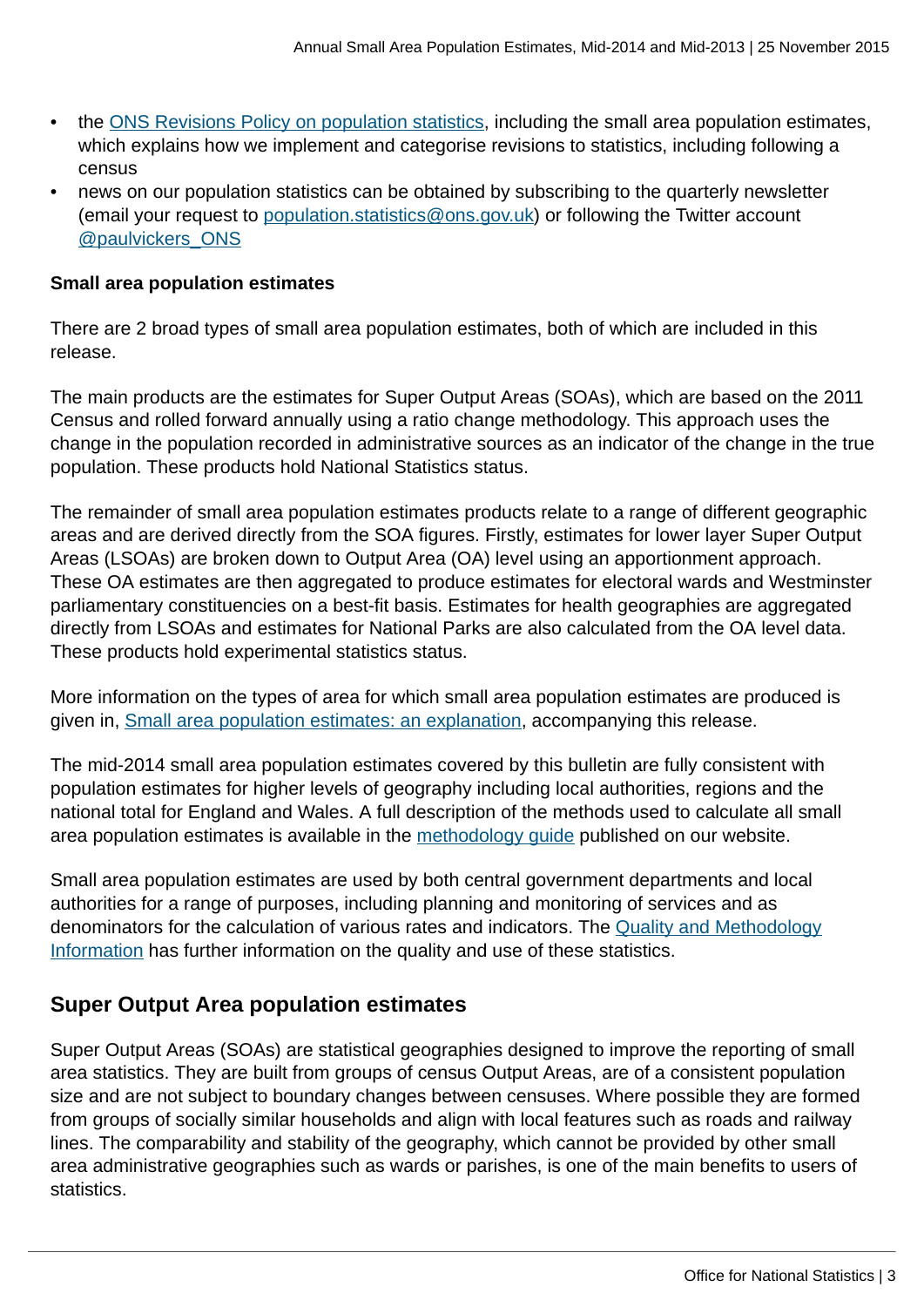At mid-2014, the mean population of lower layer Super Output Areas (LSOAs) in England and Wales was 1,650, with population sizes ranging from 820 in Bexley 008A to 8,570 in Oxford 008A. Bexley 008A is located in the north west of central Dartford, while Oxford 008A includes many colleges belonging to Oxford University. Oxford 008A has remained the LSOA with the largest population since 2002 and had a population of 8,600 in the 2011 Census. After the 2011 Census a number of LSOAs that exceeded the upper population threshold of 3,000 were split. However, there were a few exceptional circumstances where splitting an LSOA was not possible, so the population remained above this upper population threshold, as explained in [Changes to Output Areas and Super Output](http://www.ons.gov.uk:80/ons/external-links/other/changes-to-output-areas-and-super-output-areas-in-england-and-wales--2001-to-2011.html) [Areas in England and Wales, 2001 to 2011](http://www.ons.gov.uk:80/ons/external-links/other/changes-to-output-areas-and-super-output-areas-in-england-and-wales--2001-to-2011.html).

The mean population of middle layer Super Output Areas (MSOAs) was 7,970 in mid-2014. Excluding the Isles of Scilly, the smallest MSOA (Pendle 004) had a population of 4,960 whilst the MSOA with the largest population at mid-2014 was Milton Keynes 017, with approximately 17,710 usual residents. This area includes an Open University campus.

As shown in Figure 1, annual population change was less than 1% in 41.5% of LSOAs and less than 5% in 95.4% of LSOAs. Lower rates of change were seen in the larger MSOA areas. This compares to the annual change of 0.8% for England and Wales.



#### **Figure 1: Distribution of LSOA and MSOAs by population change, mid-2013 to mid-20143**

Source: Office for National Statistics

## **Download chart**

**XLS** [XLS format](http://www.ons.gov.uk:80/ons/rel/sape/small-area-population-estimates/mid-2014-and-mid-2013/chd-figure-1.xls) (45.5 Kb)

## **Age distribution**

The median age of the population of England and Wales in mid-2014 was 40 years.

The median age for LSOAs within England and Wales varies widely between different areas. In mid-2014 the highest median age was 71.5 in Eastbourne 012B. As shown in Table 1, 7 of the top 10 LSOAs with the highest median ages are located close to the south coast of England in areas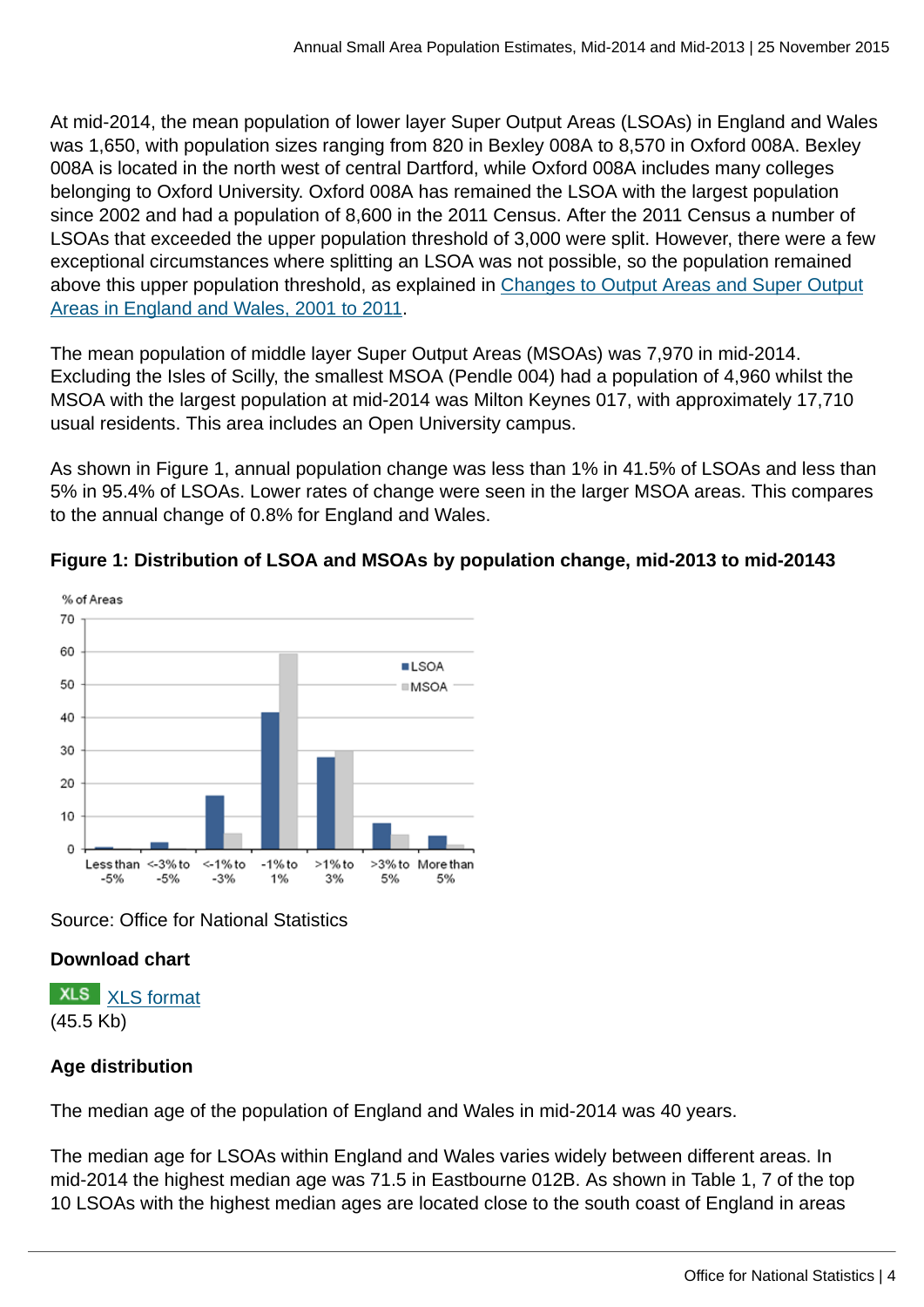that are known for their large populations of people of retirement age. The exceptions are South Lakeland 013D located next to Morecambe Bay in Cumbria, Wealden 018A, which is a rural area located close to the South Downs National Park and King's Lynn and West Norfolk 017D, which is located in the town of Downham Market. The top 10 LSOAs with the highest median ages are the same as mid-2013, but the rankings differ slightly.

| Rank            | <b>LSOA</b>                          | <b>Median age</b> |  |
|-----------------|--------------------------------------|-------------------|--|
| $\mathbf{1}$    | Eastbourne 012B                      | 71.5              |  |
| 2               | King's Lynn and West Norfolk<br>017D | 69.7              |  |
| 3               | East Devon 012B                      | 69.1              |  |
| $\overline{4}$  | East Devon 020B                      | 69.1              |  |
| 5               | Christchurch 003A                    | 68.9              |  |
| $6\phantom{1}6$ | Poole 018B                           | 68.8              |  |
| $\overline{7}$  | Christchurch 003B                    | 68.3              |  |
| 8               | East Dorset 011A                     | 68.0              |  |
| 9               | South Lakeland 013D                  | 67.9              |  |
| 10              | Wealden 018A                         | 67.2              |  |

#### **Table 1: LSOAs with highest median age, mid-2014**

**Table source:** Office for National Statistics

#### **Download table**

**XLS** [XLS format](http://www.ons.gov.uk:80/ons/rel/sape/small-area-population-estimates/mid-2014-and-mid-2013/prt-table-1.xls) (24.5 Kb)

The lowest median age in an LSOA was 17.2 in Bury 026E, an area to the north-east of central Salford. Of the top 10 areas with the lowest median age 7 contain boarding schools, such as Wellington College (Bracknell Forest 012D), Christ's Hospital (Horsham 008E) and Harrow School (Harrow 029D).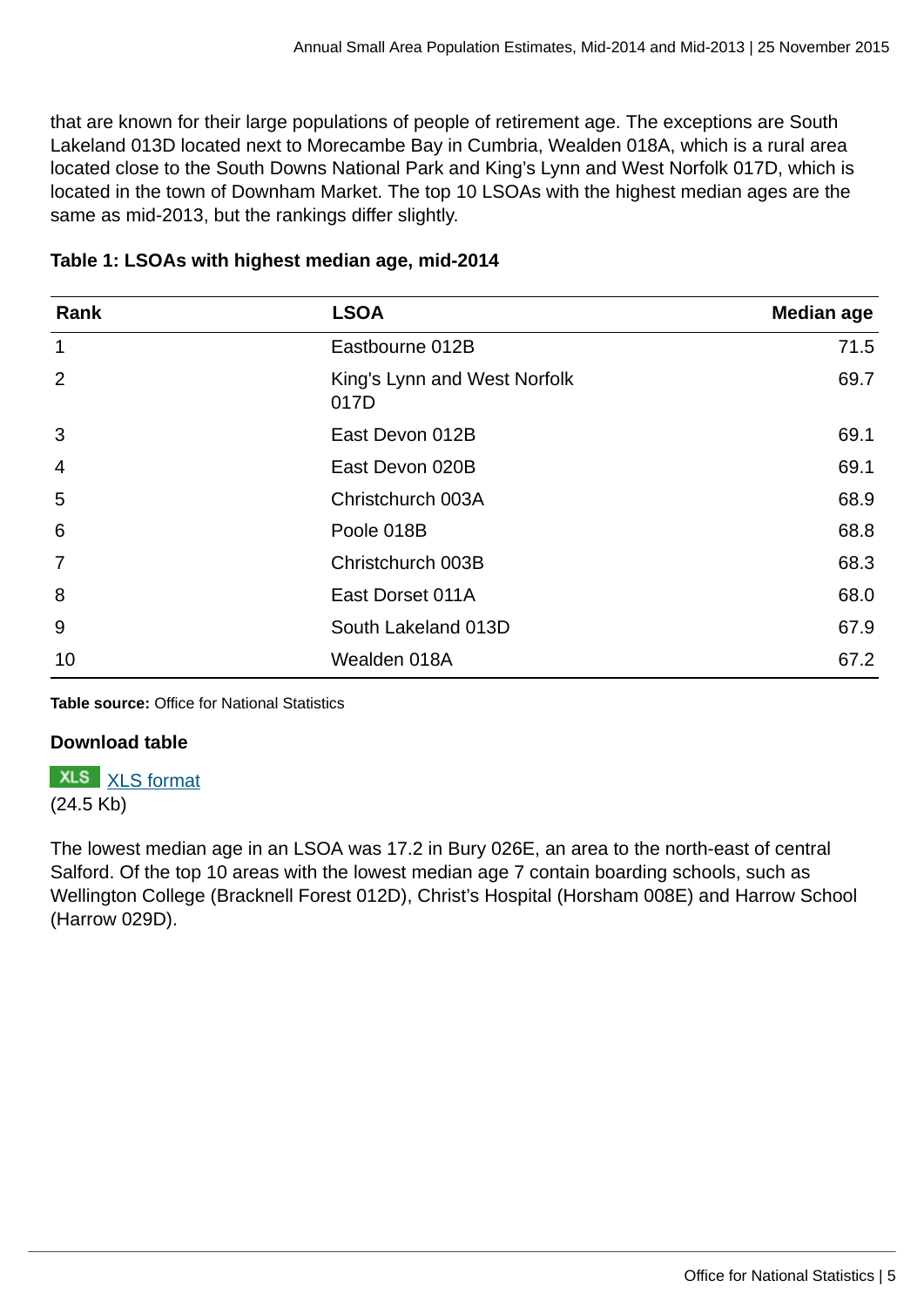#### **Table 2: LSOAs with lowest median age, mid-2014**

| Rank            | <b>LSOA</b>                  | Median age |
|-----------------|------------------------------|------------|
| $\mathbf{1}$    | Bury 026E                    | 17.2       |
| 2               | Salford 016E                 | 17.4       |
| 3               | <b>Bracknell Forest 012D</b> | 18.2       |
| $\overline{4}$  | Horsham 008E                 | 18.4       |
| 5               | Rutland 005D                 | 18.6       |
| $6\phantom{1}6$ | West Berkshire 011C          | 18.6       |
| $\overline{7}$  | West Dorset 001E             | 19.5       |
| 8               | Harrow 029D                  | 19.6       |
| 9               | East Northamptonshire 002E   | 19.6       |
| 10              | Haringey 029C                | 19.8       |

**Table source:** Office for National Statistics

#### **Download table**

**XLS** [XLS format](http://www.ons.gov.uk:80/ons/rel/sape/small-area-population-estimates/mid-2014-and-mid-2013/prt-table-2.xls) (18 Kb)

#### **Population density**

LSOAs are designed to have similar levels of population. Population density, that is the number of people living per square kilometre, can be used to highlight how different LSOAs are in terms of the geographic size of population settlements they include.

In mid-2014, the population density of England and Wales was 380 persons per square kilometre. Approximately 85% of LSOAs had a population density higher than that of England and Wales as a whole. The remaining 15% of LSOAs tend to be much larger and more sparsely populated. Population density was less than 1,000 persons per square kilometre in approximately 23% of LSOAs, while approximately 8% had a population density of 10,000 or more persons per square kilometre.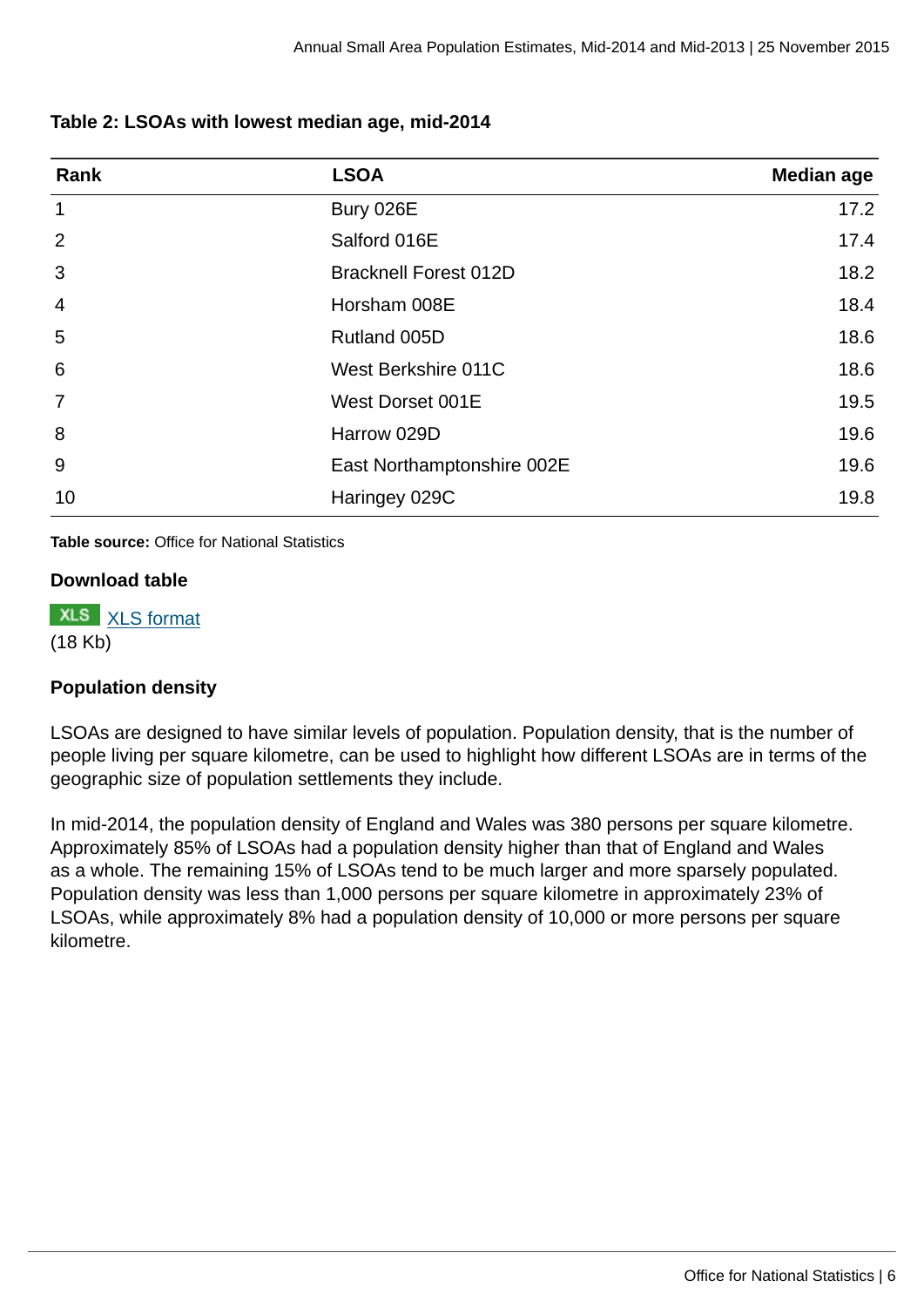| Rank            | <b>LSOA</b>                    | <b>Population density (persons</b><br>per sq. km) |
|-----------------|--------------------------------|---------------------------------------------------|
| 1               | <b>Tower Hamlets 032D</b>      | 92,700                                            |
| $\overline{2}$  | Kensington and Chelsea 021C    | 67,000                                            |
| 3               | Islington 011F                 | 55,900                                            |
| $\overline{4}$  | Westminster 022D               | 48,600                                            |
| 5               | Westminster 024E               | 47,800                                            |
| $6\phantom{1}6$ | Hammersmith and Fulham<br>023E | 45,500                                            |
| 7               | Islington 006F                 | 45,400                                            |
| 8               | <b>Tower Hamlets 025C</b>      | 42,000                                            |
| 9               | <b>Tower Hamlets 028H</b>      | 42,000                                            |
| 10              | Westminster 014F               | 41,200                                            |

#### **Table 3: LSOAs with highest population density, mid-2014**

**Table source:** Office for National Statistics

#### **Download table**

**XLS** [XLS format](http://www.ons.gov.uk:80/ons/rel/sape/small-area-population-estimates/mid-2014-and-mid-2013/prt-table-3.xls) (18 Kb)

The 10 LSOAs with the highest levels of population density are all in London. The LSOA with the highest population density in mid-2014 was Tower Hamlets 032D. This is an area where approximately 3,100 people live in 0.03 square kilometres, resulting in a density of 92,700 persons per square kilometre. It is located on the western side of Millwall Inner Dock on the Isle of Dogs. Tower Hamlets 032D became the LSOA with the highest population density in mid-2013 (80,300).

 The population density of Tower Hamlets 032D has increased from 47,100 people per square kilometre in 2011. In both 2011 and 2012, Kensington and Chelsea 021C had the highest population density. The most densely populated LSOA outside of London was Sheffield 074E (an area of Sheffield city centre) at 35,400 persons per square kilometre (ranked 21st overall).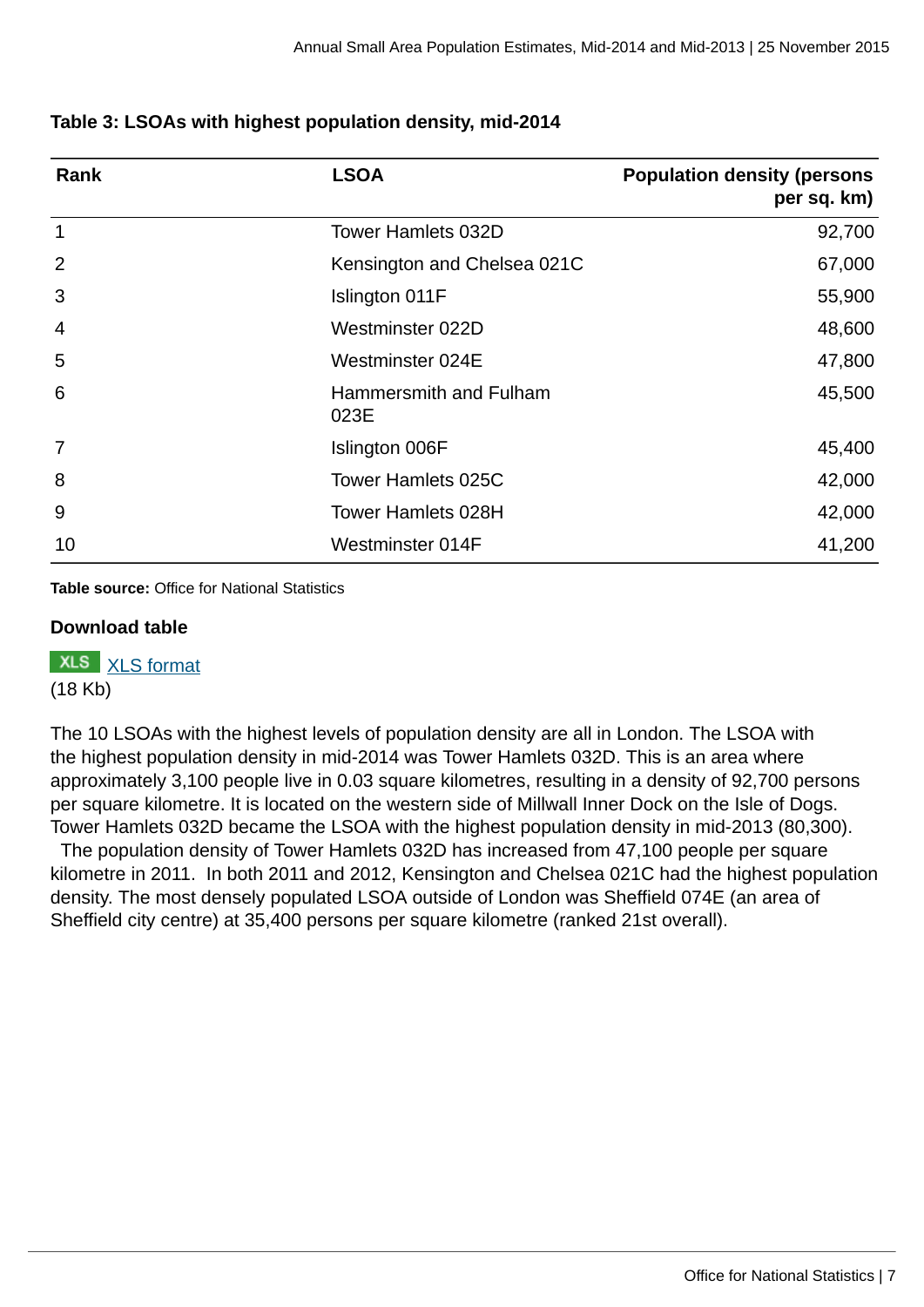#### **Table 4: LSOAs with lowest population density, mid-2014**

| Rank           | <b>LSOA</b>         | <b>Population density (persons)</b><br>per sq. km) |
|----------------|---------------------|----------------------------------------------------|
| $\mathbf 1$    | Northumberland 019C | 2.5                                                |
| 2              | Northumberland 007D | 4.1                                                |
| 3              | Northumberland 003B | 4.3                                                |
| $\overline{4}$ | Northumberland 037E | 4.7                                                |
| 5              | Richmondshire 005E  | 4.9                                                |
| 6              | Gwynedd 015D        | 5.0                                                |
| $\overline{7}$ | Powys 014C          | 6.2                                                |
| 8              | Northumberland 019D | 6.3                                                |
| 9              | Powys 020B          | 6.8                                                |
| 10             | Powys 004B          | 6.8                                                |

**Table source:** Office for National Statistics

#### **Download table**

**XLS** [XLS format](http://www.ons.gov.uk:80/ons/rel/sape/small-area-population-estimates/mid-2014-and-mid-2013/prt-table-4.xls) (18 Kb)

Of the 10 least densely populated LSOAs in mid-2014, 9 are in either North East England or Wales, with the top 4 all being in Northumberland. The least densely populated LSOA in England and Wales is Northumberland 019C with a population density of approximately 2.5 persons per square kilometre in mid-2014. This LSOA includes approximately 670 square kilometres of the area surrounding Kielder Water and some central parts of the Northumberland National Park. This LSOA has remained the least densely populated since 2011. Of the top 10 least densely populated areas 7 are either wholly or partly contained within a National Park area.

#### **Notes for Super Output Area population estimates**

1. Population density is calculated as the population estimate of each SOA divided by its land area in square kilometres. Land area is measured to the mean high water mark for coastal areas and excludes areas of inland water. This is the Eurostat recommended method for compiling population density figures. Land area is obtained from the Standard Area Measurements published on the [ONS Geography Portal](https://geoportal.statistics.gov.uk/geoportal/catalog/main/home.page).

## **Clinical commissioning group population estimates**

Clinical commissioning groups (CCGs) are responsible for deciding how NHS funds are spent in their local area. They were introduced, for England only, by the Health and Social Care Act 2012 as part of a [new structure for NHS organisation](https://www.gov.uk/government/policies/making-the-nhs-more-efficient-and-less-bureaucratic/supporting-pages/nhs-management-and-commissioning), which came into force on 1 April 2013. The 211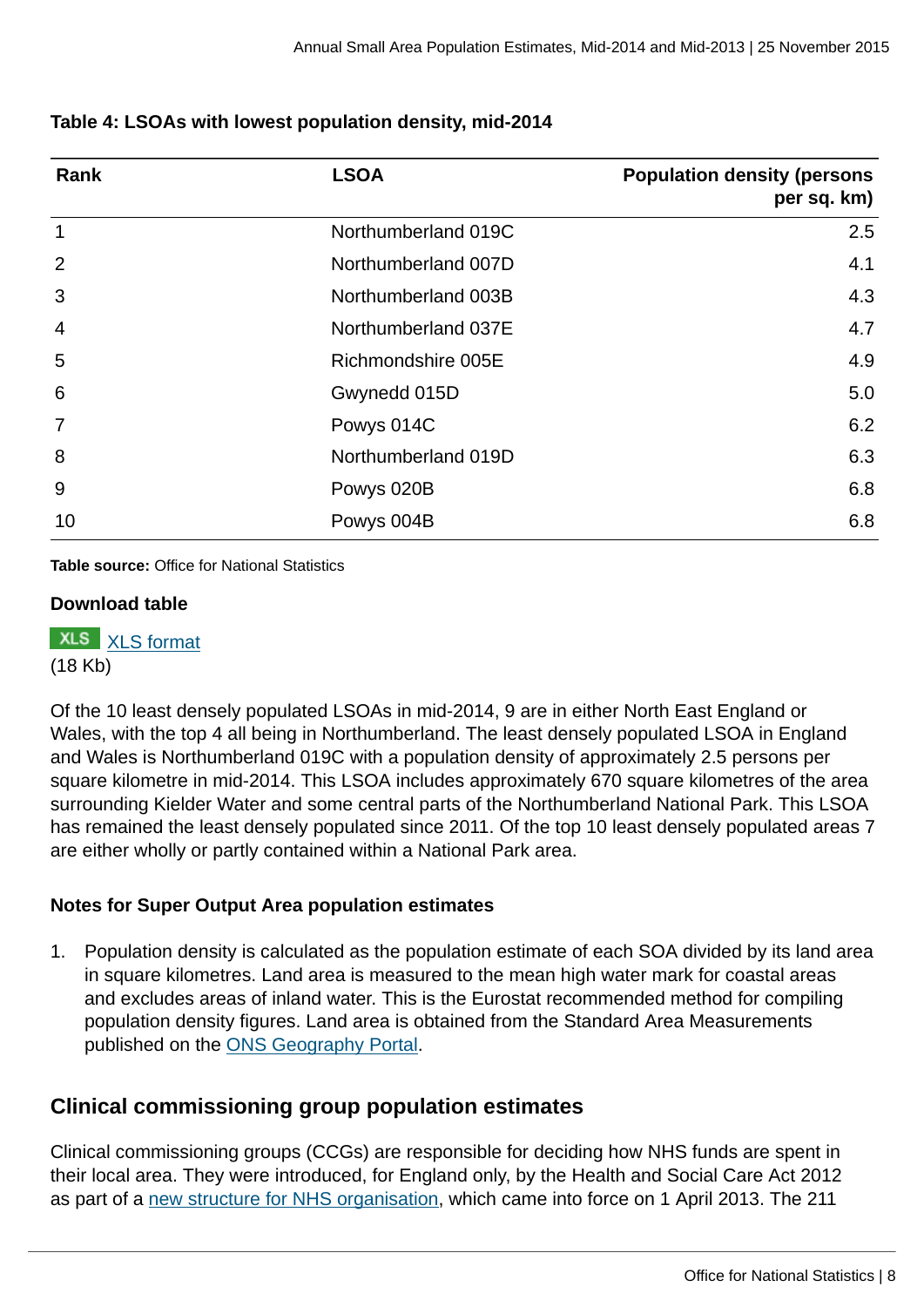CCGs are organised into 25 NHS Area Teams, which in turn are grouped into 4 NHS Commissioning Regions. The data tables included in this release also provide population estimates for these higher health geography areas.

CCGs replaced the former health geography areas, known as Primary Care Organisations (PCOs). Following a [formal consultation](http://www.ons.gov.uk:80/ons/about-ons/get-involved/consultations-and-user-surveys/consultations/small-area-population-estimates/index.html), we discontinued the production of population estimates for PCOs.

The mid-2014 CCG population estimates, referred to in this bulletin, are direct aggregations of mid-2014 lower layer Super Output Area (LSOA) estimates. They are consistent with population estimates for higher levels of geography, including local authorities and the national total for England. These estimates are classified as experimental statistics.

At mid-2014, the mean population of CCGs was 257,400 with population sizes ranging from 65,400 in NHS Corby to 882,800 in NHS North, East and West Devon.

#### **Annual population change**

Table 5 shows the 10 CCGs with the largest percentage increases in population, 8 of which are in London. The CCG with the largest percentage increase in population between mid-2013 and mid-2014 was NHS Tower Hamlets at 4.1%. As CCGs were only established in 2013, further comparisons are not available.

| Rank | <b>Clinical commissioning</b><br>group     | Population increase (%)<br>mid-2013 to mid-2014 |
|------|--------------------------------------------|-------------------------------------------------|
| 1    | <b>NHS Tower Hamlets</b>                   | 4.1                                             |
| 2    | <b>NHS Central London</b><br>(Westminster) | 2.9                                             |
| 3    | <b>NHS Islington</b>                       | 2.5                                             |
| 4    | NHS City and Hackney                       | 2.3                                             |
| 5    | <b>NHS Camden</b>                          | 2.2                                             |
| 6    | <b>NHS Hillingdon</b>                      | 2.1                                             |
|      | NHS Barking and Dagenham                   | 2.0                                             |
| 8    | NHS Coventry and Rugby                     | 2.0                                             |
| 9    | <b>NHS Lewisham</b>                        | 2.0                                             |
| 10   | <b>NHS North Manchester</b>                | 2.0                                             |

#### **Table 5: CCGs with highest percentage population increase, mid-2013 to mid-2014**

**Table source:** Office for National Statistics

#### **Download table**

**XLS** [XLS format](http://www.ons.gov.uk:80/ons/rel/sape/small-area-population-estimates/mid-2014-and-mid-2013/prt-table-5.xls) (25 Kb)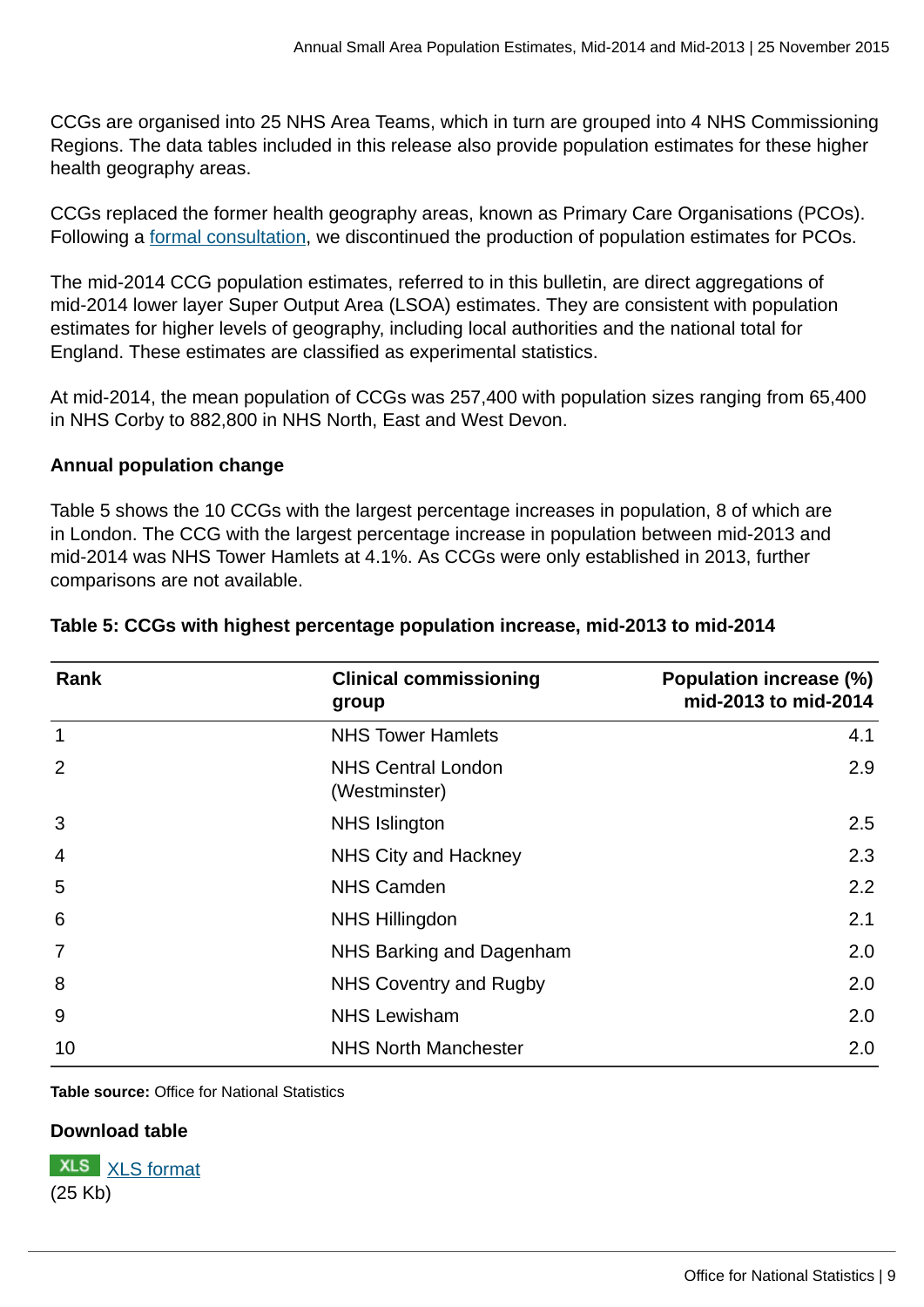In total, 12 CCGs (5.7%) had a population decrease between mid-2013 and mid-2014, with the greatest percentage decrease in population being 1.0% in NHS Hambleton, Richmondshire and Whitby. The remaining CCGs all had decreases of less than 0.7% and, with the exceptions of NHS Hammersmith and Fulham (0.2%) and NHS Ealing (0.1%), were all in the North of England commissioning region.

#### **Age distribution**

The age distribution of the resident population in a CCG is likely to impact on both the overall level of demand for health services, and the type of health services required. Areas with a large percentage of older people (particularly ages 75 and over) in their population are likely to have different demands on health services than those with a predominantly younger population. In 2015, the Government pledged that pensioners over the age of 75 would be guaranteed same-day access to a family doctor.

In mid-2014, 8.1% of the population of England were aged 75 or over. By comparison, over 13% of the population in NHS Eastbourne, Hailsham and Seaford were aged 75 or over. All of the CCGs shown in table 6 are coastal areas.

| Rank           | <b>Clinical commissioning</b><br>group  | Percentage aged 75+ |  |
|----------------|-----------------------------------------|---------------------|--|
| $\mathbf{1}$   | NHS Eastbourne, Hailsham and<br>Seaford | 13.4                |  |
| 2              | <b>NHS North Norfolk</b>                | 13.1                |  |
| 3              | NHS Southport and Formby                | 12.9                |  |
| $\overline{4}$ | <b>NHS Coastal West Sussex</b>          | 12.6                |  |
| 5              | NHS Fylde and Wyre                      | 12.6                |  |
| 6              | NHS South Devon and Torbay              | 11.9                |  |
| $\overline{7}$ | NHS Isle of Wight                       | 11.8                |  |
| 8              | <b>NHS West Norfolk</b>                 | 11.7                |  |
| 9              | NHS Hastings and Rother                 | 11.7                |  |
| 10             | <b>NHS Dorset</b>                       | 11.7                |  |

#### **Table 6: CCGs with highest percentage of population aged 75 and over, mid-2014**

**Table source:** Office for National Statistics

#### **Download table**

**XLS** [XLS format](http://www.ons.gov.uk:80/ons/rel/sape/small-area-population-estimates/mid-2014-and-mid-2013/prt-table-6.xls) (25 Kb)

The percentage of the population who are children may also impact on requirements for health service provision. In mid-2014, 19.0% of the population of England were aged 0 to 15. By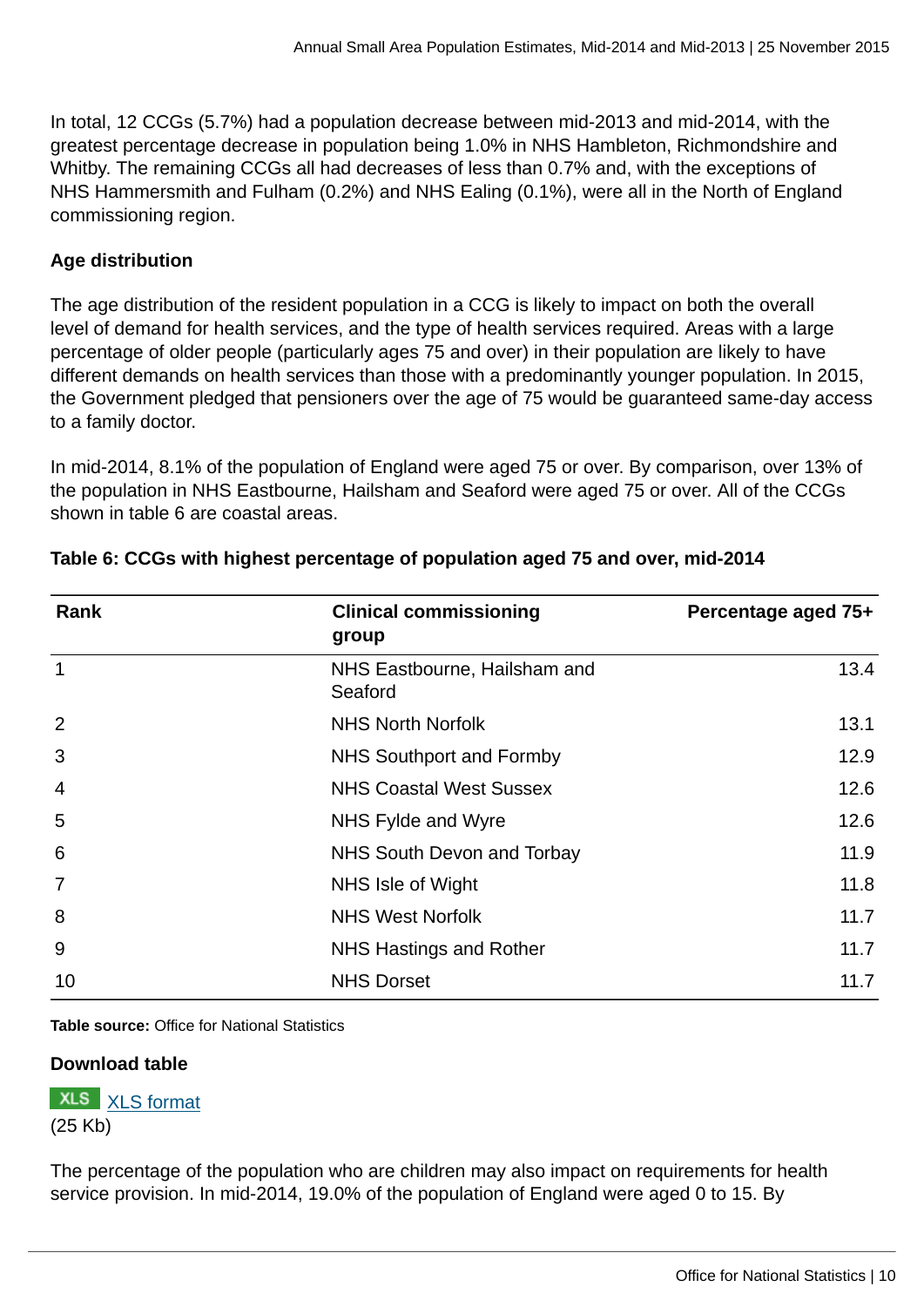comparison, nearly 28.1% of the population in NHS Bradford City were aged 0 to 15, as shown in Table 7. The CCGs with the largest proportions of children are in city areas.

| Rank           | <b>Clinical commissioning</b><br>group | <b>Percentage of children</b> |
|----------------|----------------------------------------|-------------------------------|
| $\mathbf{1}$   | <b>NHS Bradford City</b>               | 28.1                          |
| 2              | NHS Barking and Dagenham               | 27.0                          |
| 3              | <b>NHS Slough</b>                      | 25.1                          |
| 4              | <b>NHS Bradford Districts</b>          | 23.5                          |
| 5              | <b>NHS Luton</b>                       | 23.4                          |
| 6              | NHS Blackburn with Darwen              | 23.2                          |
| $\overline{7}$ | <b>NHS Newham</b>                      | 23.0                          |
| 8              | <b>NHS Birmingham CrossCity</b>        | 22.9                          |
| 9              | NHS Sandwell and West<br>Birmingham    | 22.8                          |
| 10             | <b>NHS Redbridge</b>                   | 22.8                          |

| Table 7: CCGs with highest percentage of children (aged 0 to 15), mid-2014 |  |  |  |
|----------------------------------------------------------------------------|--|--|--|
|                                                                            |  |  |  |

**Table source:** Office for National Statistics

#### **Download table**

**XLS** [XLS format](http://www.ons.gov.uk:80/ons/rel/sape/small-area-population-estimates/mid-2014-and-mid-2013/prt-table-7.xls) (25 Kb)

As shown in Figure 2, the large majority of CCGs (95.7%) had an annual population change of less than 2%, with 127 (60.2%) increasing or decreasing by less than 1% in the year to mid-2014.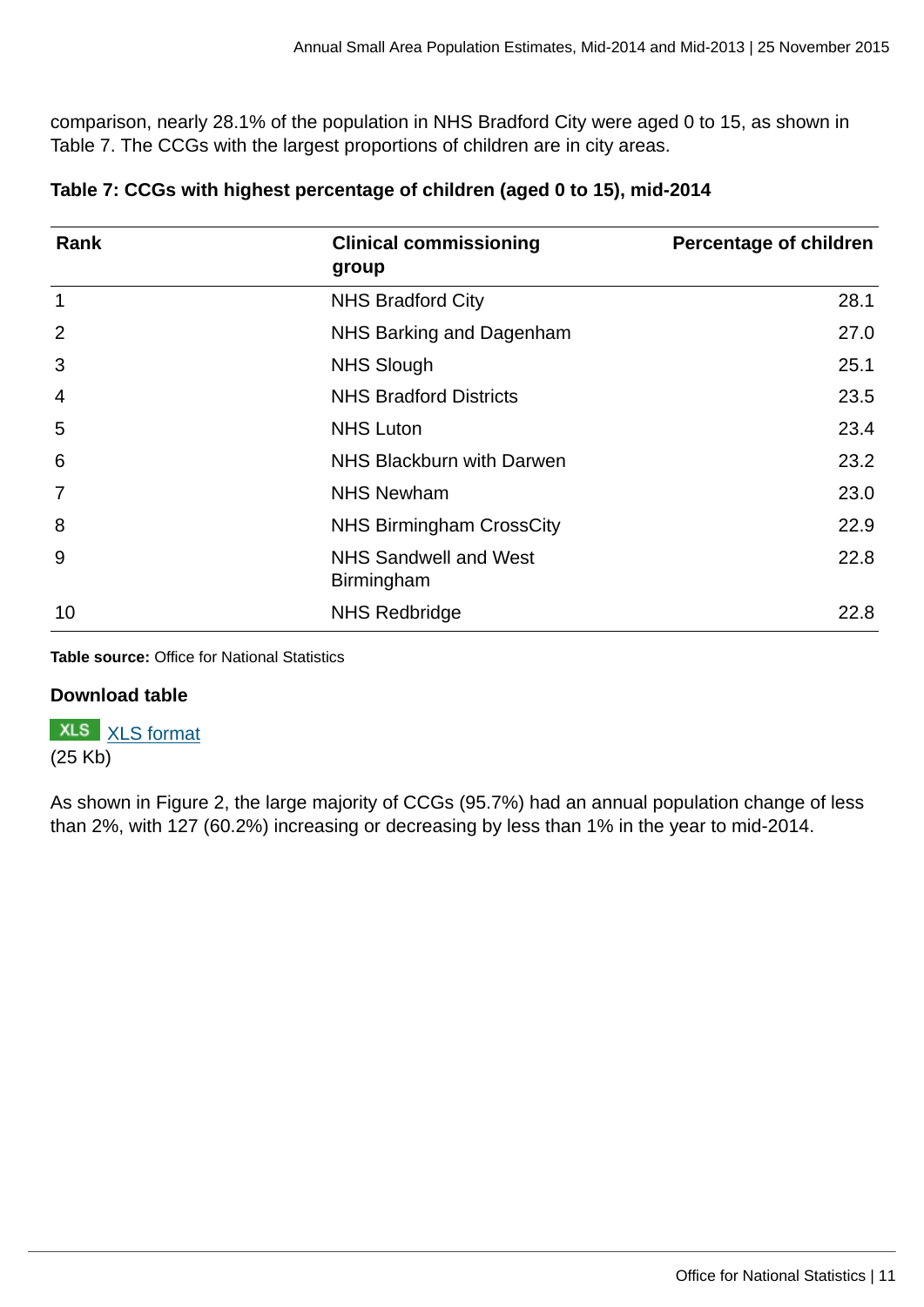

## **Figure 2: Distribution of borough and county parliamentary constituencies in England and Wales by percentage change in population, mid-2013 to mid-2014**

Source: Office for National Statistics

#### **Download chart**

**XLS** [XLS format](http://www.ons.gov.uk:80/ons/rel/sape/small-area-population-estimates/mid-2014-and-mid-2013/chd-figure-2.xls) (54 Kb)

# **Westminster Parliamentary Constituency population estimates**

Westminster Parliamentary Constituencies are the areas used to elect Members of Parliament (MPs) to the House of Commons, the primary legislative chamber of the UK. The current boundaries were introduced for the May 2010 General Election and include 533 constituencies in England and 40 in Wales. Parliamentary Constituency estimates are classified as experimental statistics.

At mid-2014, the mean population of parliamentary constituencies in England and Wales was 100,200 with population sizes ranging from 56,800 in Aberconwy to 166,400 in West Ham. On average, English constituencies have larger populations than Welsh constituencies with mean populations of 101,900 and 77,300 respectively.

#### **Annual population change**

Population change at parliamentary constituency level between mid-2013 and mid-2014 varies across the country, as shown in Map 1 below.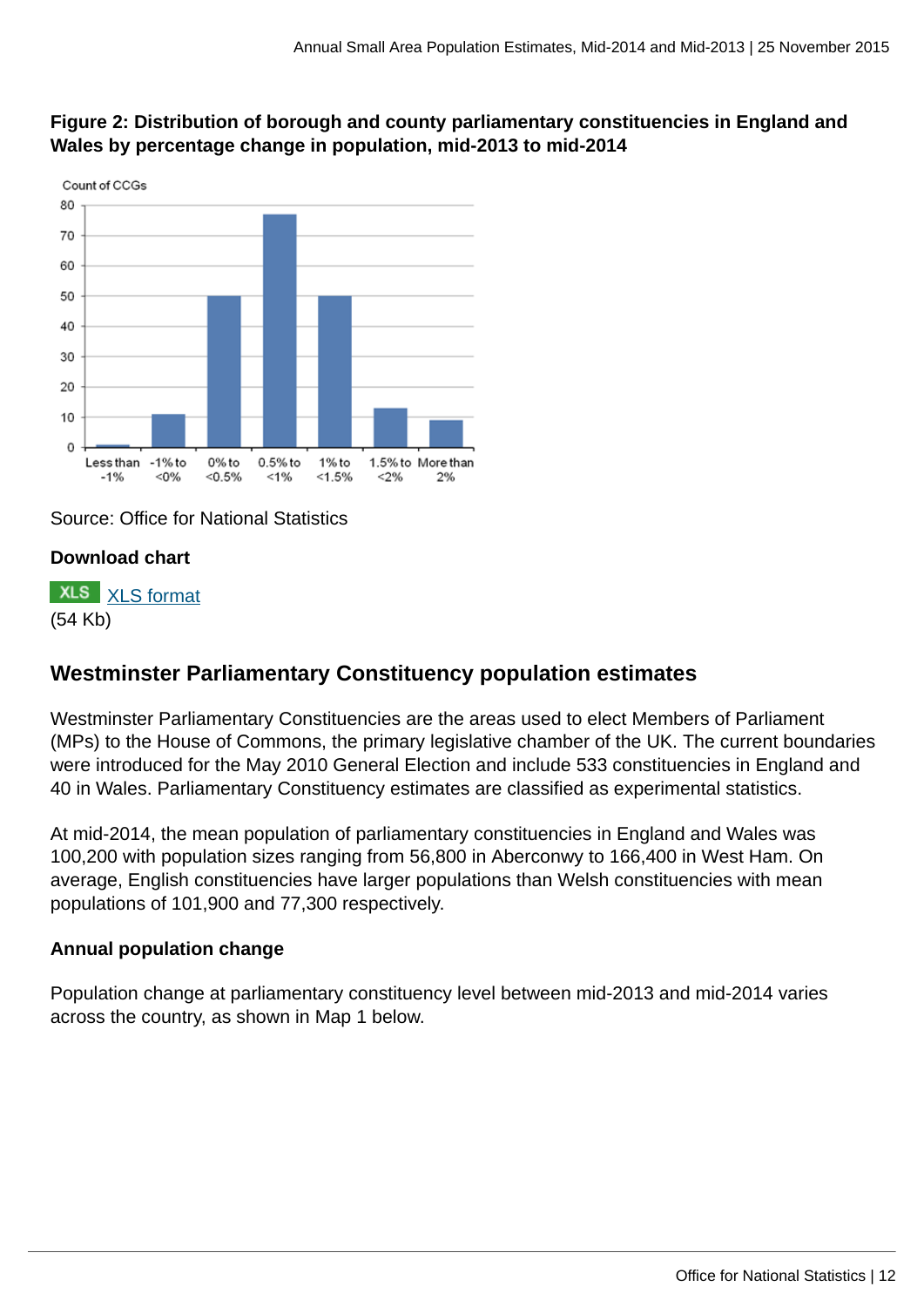#### **Map 1: Percentage change in parliamentary constituency population estimates, mid-2013 to mid-2014**



Source: Office for National Statistics licensed under the Open Government Licence v.3.0. Contains OS data @ Crown copyright 2015

#### **Download map**



Parliamentary constituencies with the greatest increases in population over the one-year period tend to be concentrated in London, the South East of England, and city areas in the midlands and north of England. The area with the greatest increase was Poplar and Limehouse constituency in London at 5.3%, while the area with the greatest increase outside of London was Leeds Central 3.3%.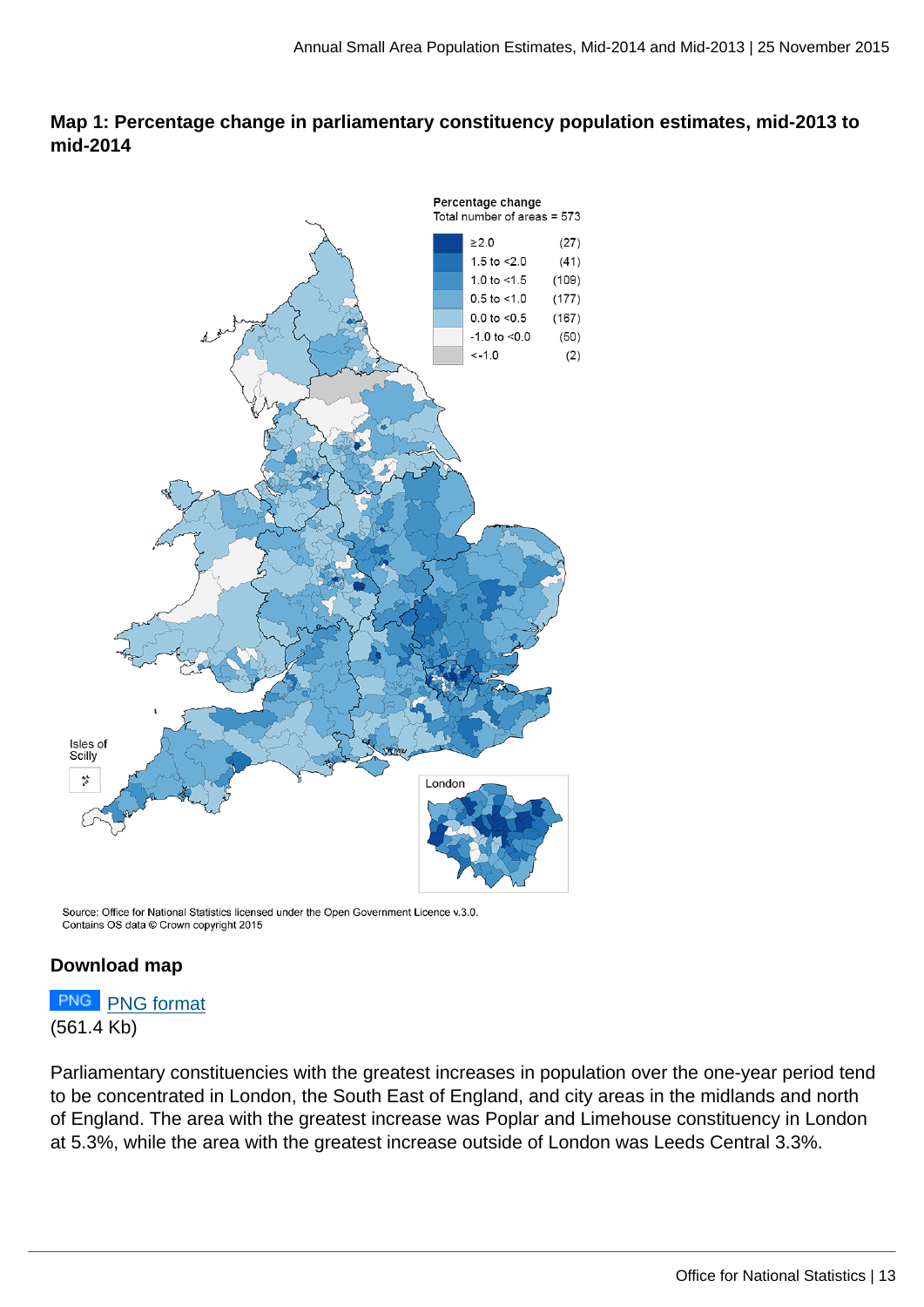Population decreases at parliamentary constituency level occur across the country, but are generally concentrated in the north of England and Wales, with the largest decrease (1.3%) in Leeds North West constituency.

Parliamentary constituencies are classified into 2 broad types of area: borough constituencies, which are defined as predominantly urban areas and county constituencies, which are partly or mostly rural areas. The designation of a constituency as either borough or county is made by the relevant Boundary Commission. Overall, 55% of constituencies are classified as county constituencies and 45% are classified as borough constituencies.

As shown in figure 3, borough constituencies account for the majority of areas where the population has increased by more than 1% in the year to mid-2014. The mean percentage population change for county constituencies is 0.6% compared with 0.9% for borough constituencies.

#### **Figure 3: Distribution of wards by percentage change in total population estimate, mid-2013 to mid-2014**



Source: Office for National Statistics

#### **Download chart**

**XLS** [XLS format](http://www.ons.gov.uk:80/ons/rel/sape/small-area-population-estimates/mid-2014-and-mid-2013/chd-figure-3.xls) (60.5 Kb)

#### **Voting age**

In England and Wales in mid-2014 there were 45,187,300 persons aged 18 and over, making up 79% of the total usual resident population. In mid-2014, at parliamentary constituency level, the percentage of the population aged 18 and over varied from 66% in Birmingham, Hodge Hill to 86% in Liverpool, Riverside.

The population of voting age in a parliamentary constituency is not the same as the population who are entitled to vote, as it includes people who are not eligible to vote. For example, European Union citizens (excluding British citizens; and Irish, Cypriot and Maltese citizens who are qualifying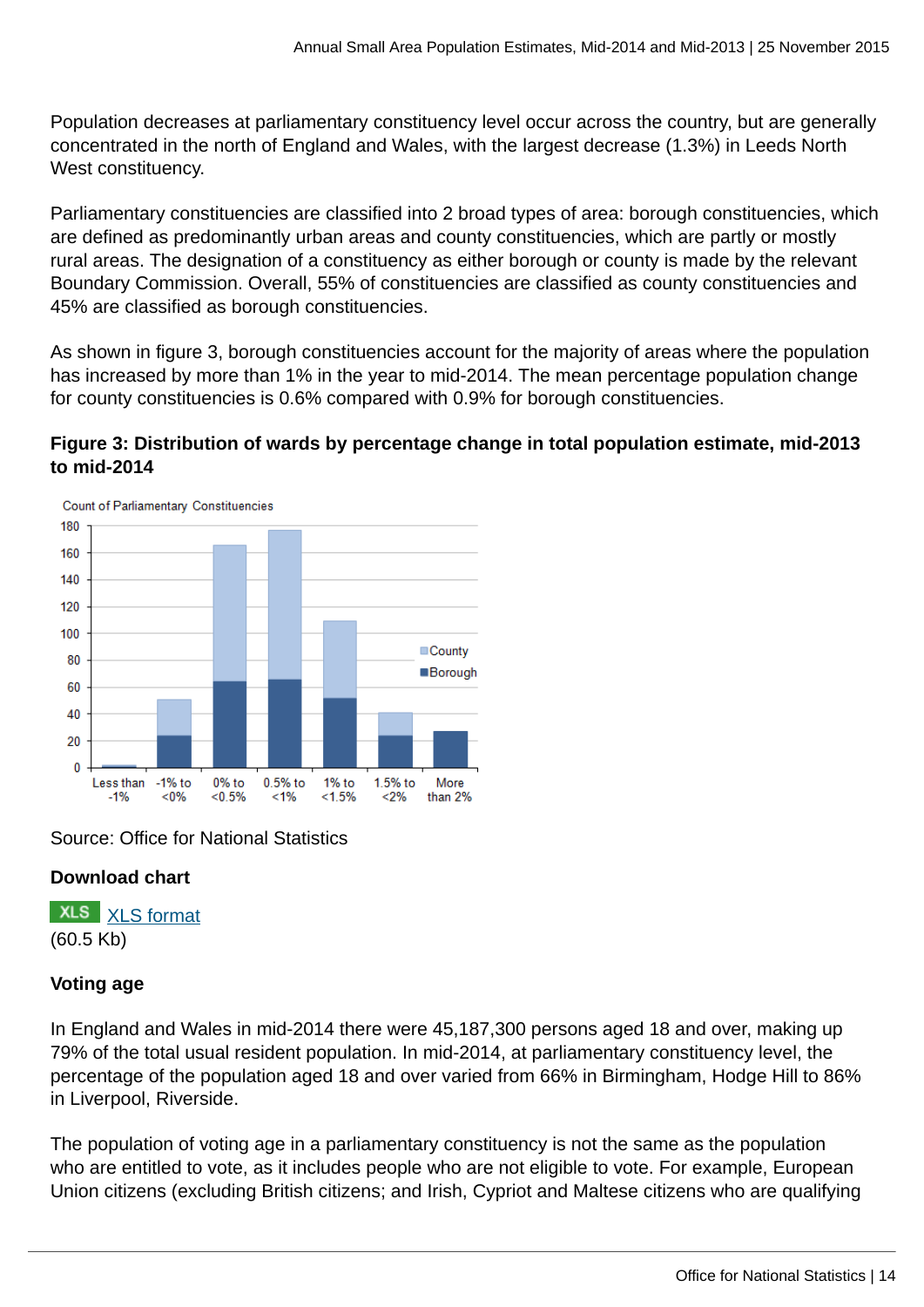Commonwealth citizens) are not entitled to vote in Westminster parliamentary elections, but are included in the population estimates if they are resident in the UK for 12 months or more.

[Electoral statistics](http://www.ons.gov.uk:80/ons/rel/pop-estimate/electoral-statistics-for-uk/2014/index.html), providing counts of the number of persons registered to vote in each parliamentary constituency, are available on our website.

## **Electoral Ward population estimates**

Electoral wards are an important building block of UK administrative geography. They are the spatial units used to elect local government councillors in metropolitan and non-metropolitan districts, unitary authorities and London boroughs in England; and unitary authorities in Wales. In some unitary authorities in England they are legally termed as "electoral divisions", however they are frequently referred to as wards and are referenced as such throughout this article. The 5 parishes of the Isles of Scilly are also treated as electoral wards for statistical purposes.

Electoral wards are subject to annual updates and boundary changes that make comparisons over longer periods more difficult. Mid-2014 population estimates are provided for the 8,503 electoral wards in England and Wales as at 31 December 2014, excluding the 18 wards that do not meet the minimum population requirements for data confidentiality (40 resident households and 100 resident people in the 2011 Census).

At mid-2014, the mean population of wards in England and Wales was 6,750. However, population sizes vary widely across the country ranging from 150 in St. Martin's ward in the Isles of Scilly to 40,530 in Central ward in Sheffield. On average, wards in England have larger populations than those in Wales with mean populations of 7,100 and 3,630 respectively.

#### **Annual population change**

Figure 4 presents the distribution of the percentage change in electoral ward populations, from mid-2013 to mid-2014.



#### **Figure 4: National Park population estimates, mid-2014**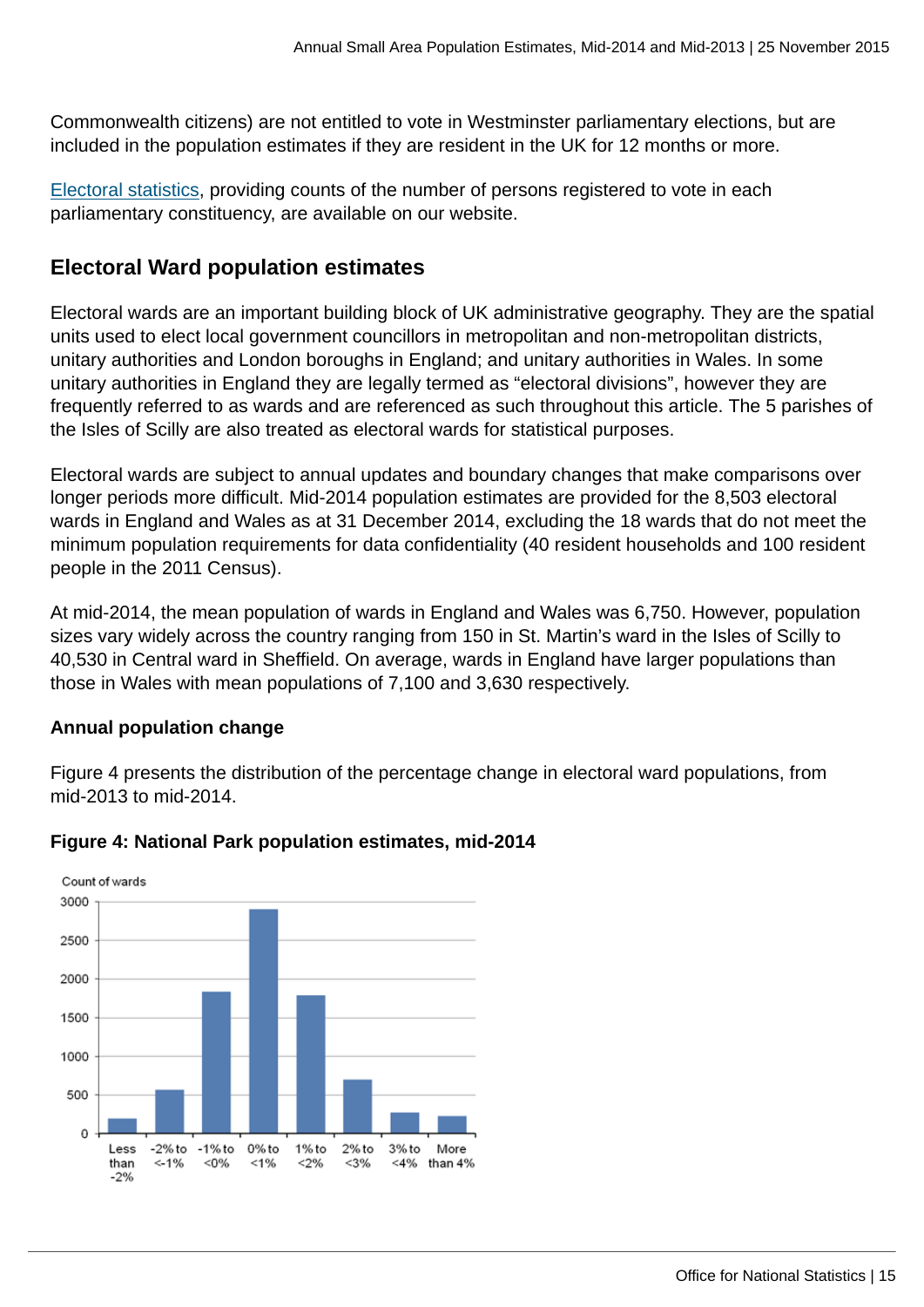Source: Office for National Statistics

#### **Download chart**

**XLS** [XLS format](http://www.ons.gov.uk:80/ons/rel/sape/small-area-population-estimates/mid-2014-and-mid-2013/chd-figure-4.xls) (55 Kb)

The large majority of wards (84%) had an annual population change of less than 2%, with around 4,700 (56%) increasing or decreasing by less than 1% in the year to mid-2014. There were 129 wards which had an annual population change of more than 5% over the same period.

In particular, the wards with the highest percentage increases in population between mid-2013 and mid-2014 tend to be areas which include new housing developments, or areas with large populations of students or armed forces.

## **National Park population estimates**

National Parks are designated areas of protected countryside aimed at conserving the natural beauty, wildlife and cultural heritage of the area. Each National Park has a National Park Authority (NPA) responsible for conservation, planning, recreation management and fostering the social and economic wellbeing of local communities.

The Broads does not have a National Park designation, but is included in this set of statistics, as it is part of the National Parks family. The Broads has similar responsibilities to NPAs, but with additional powers relating to navigation. In total there are 13 National Parks in England and Wales (including the Broads).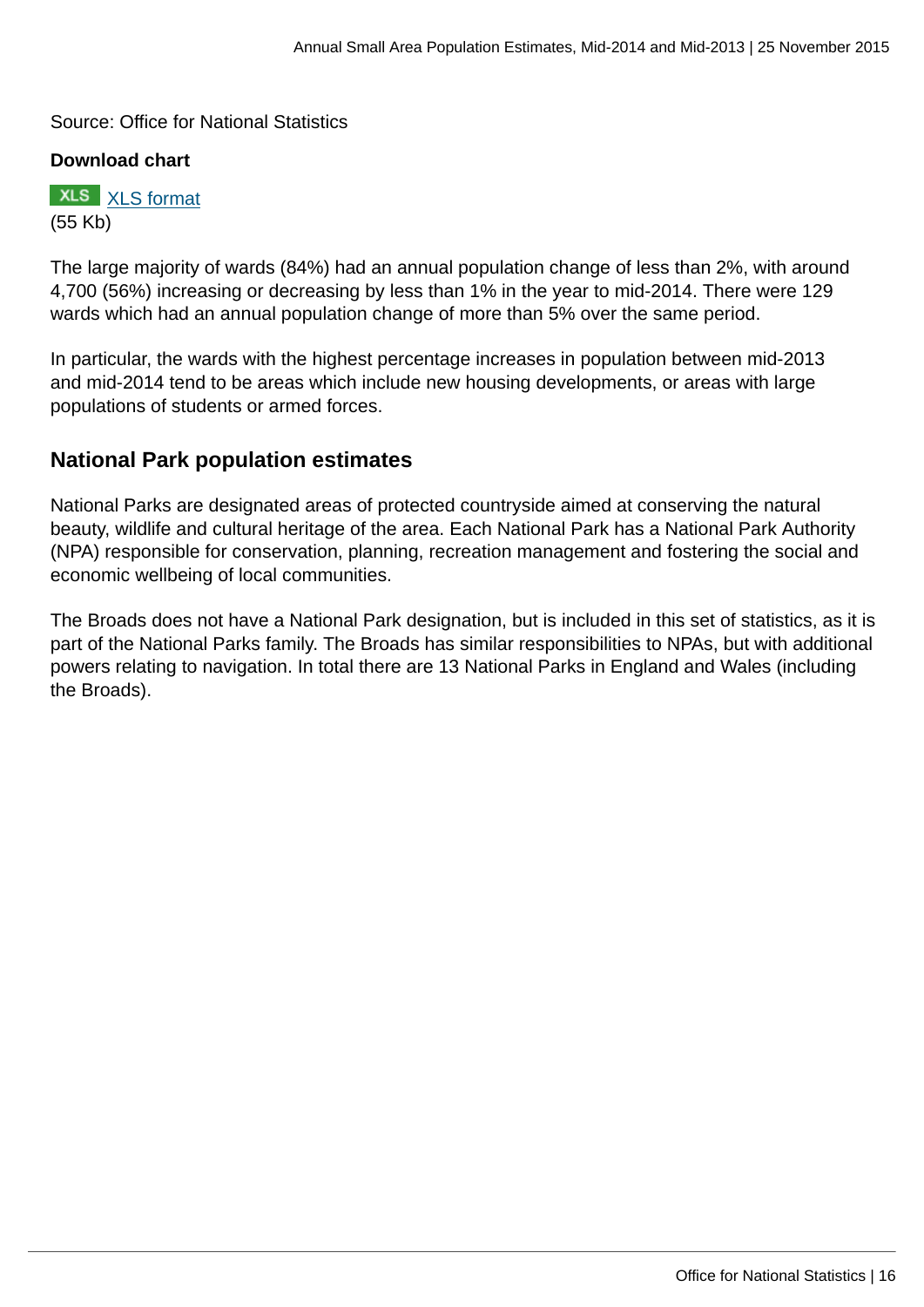



Contains Ordnance Survey data © Crown copyright and database right 2014

#### **Download map**

# **PNG** [PNG format](http://www.ons.gov.uk:80/ons/rel/sape/small-area-population-estimates/mid-2014-and-mid-2013/map-2-dl.png) (189.5 Kb)

In mid-2014 the mean population size of National Parks in England and Wales was approximately 31,100. However, National Park population totals vary greatly, as shown in figure 5. The most populous National Park, the South Downs, has 114,500 people compared to only 2,000 in Northumberland National Park. The majority of National parks have shown minimal population change since mid-2004. The South Downs showed the largest percentage increase in population over the decade, with an increase of 6.2%, compared to the England and Wales increase of 0.8%. This may partly relate to the National Park Authorities' responsibility for planning and conservation. Housing costs may also have an influence.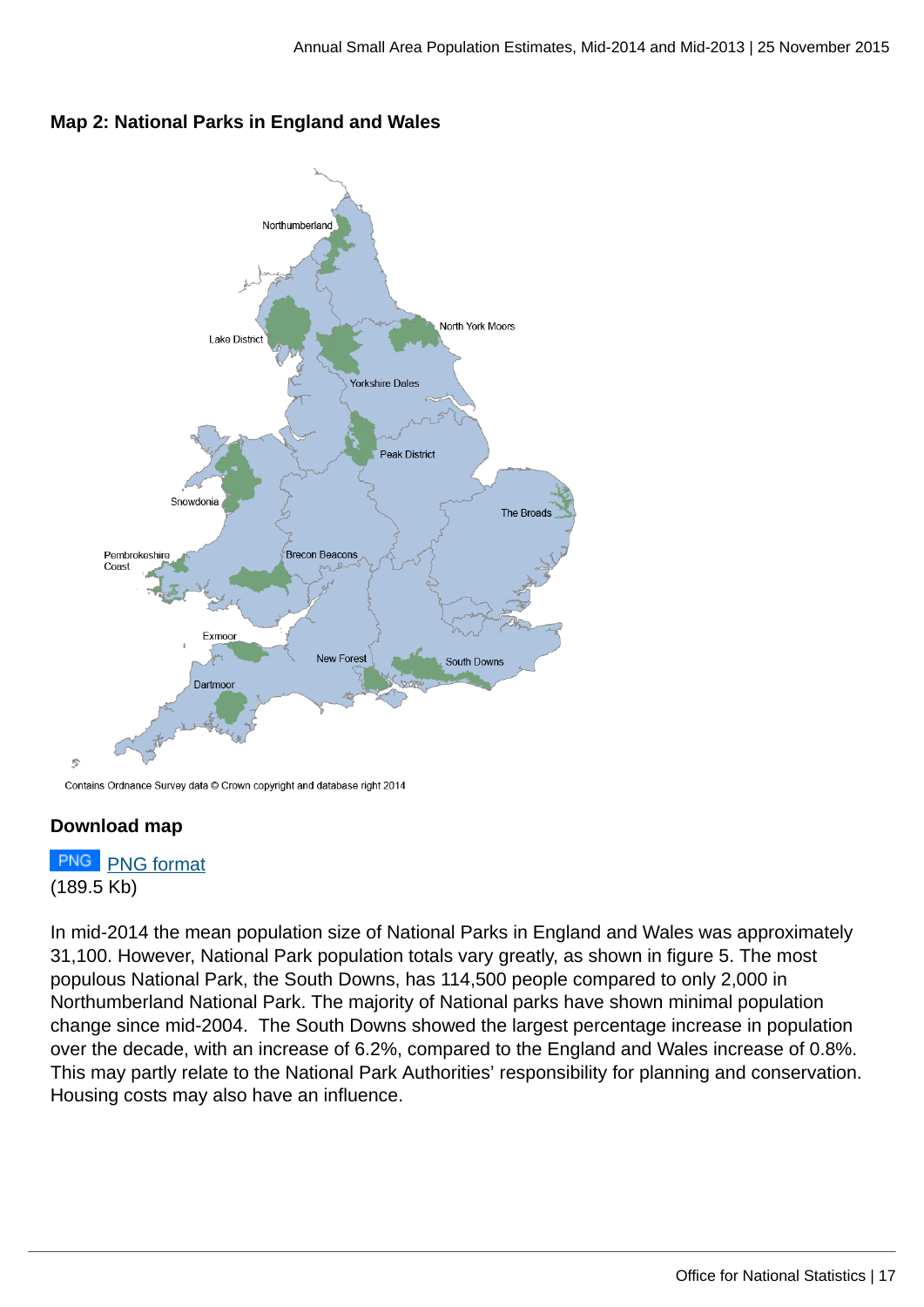

#### **Figure 5: National Park population estimates, mid-2014, England and Wales**

Source: Office for National Statistics

#### **Download chart**

**XLS** [XLS format](http://www.ons.gov.uk:80/ons/rel/sape/small-area-population-estimates/mid-2014-and-mid-2013/chd-figure-5.xls) (40.5 Kb)

#### **Age distribution**

National Parks have an older age structure than the wider population of England and Wales. In mid-2014 the median age of National Parks in England and Wales varied from 47.7 in the South Downs to 55.5 in Exmoor. In contrast, the median age for England and Wales as a whole was 39.9.

Figure 6 shows the percentage of the population of each National Park aged 65 and over, a figure which provides a reasonable proxy for the size of the population who are of retirement age. It shows that all 13 National Parks have a larger population aged 65 and over than England and Wales as a whole. In mid-2014, 17% of the population of England and Wales was aged 65 and over, compared to 22% in Northumberland National Park and over 32% in Exmoor and The Broads. Employment may be an important factor affecting the age distribution of national parks.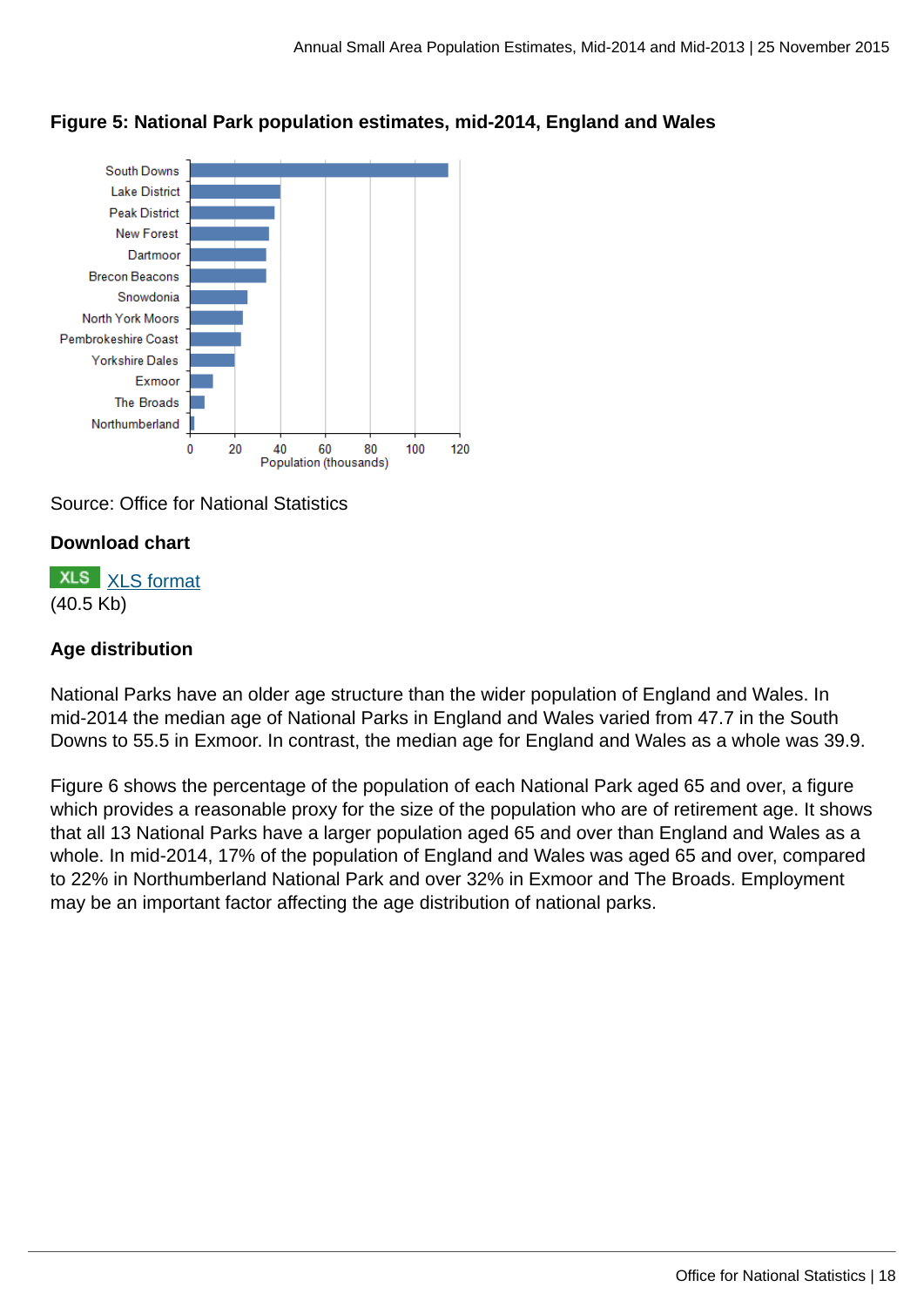**Figure 6: Percentage of National Park populations aged 65 and over, mid-2014, England and Wales**



Source: Office for National Statistics

#### **Download chart**

**XLS** [XLS format](http://www.ons.gov.uk:80/ons/rel/sape/small-area-population-estimates/mid-2014-and-mid-2013/chd-figure-6.xls) (40 Kb)

#### **National Parks population density**

Population density, that is the number of people living per square kilometre, can be used to highlight how sparsely populated National Parks are in comparison to more urban population settlements.

In mid-2014, the population density of England and Wales was 380 persons per square kilometre. Northumberland National Park is the most sparsely populated area with a population density of 2 persons per square kilometre and the South Downs is the most densely populated area with 69 persons per square kilometre.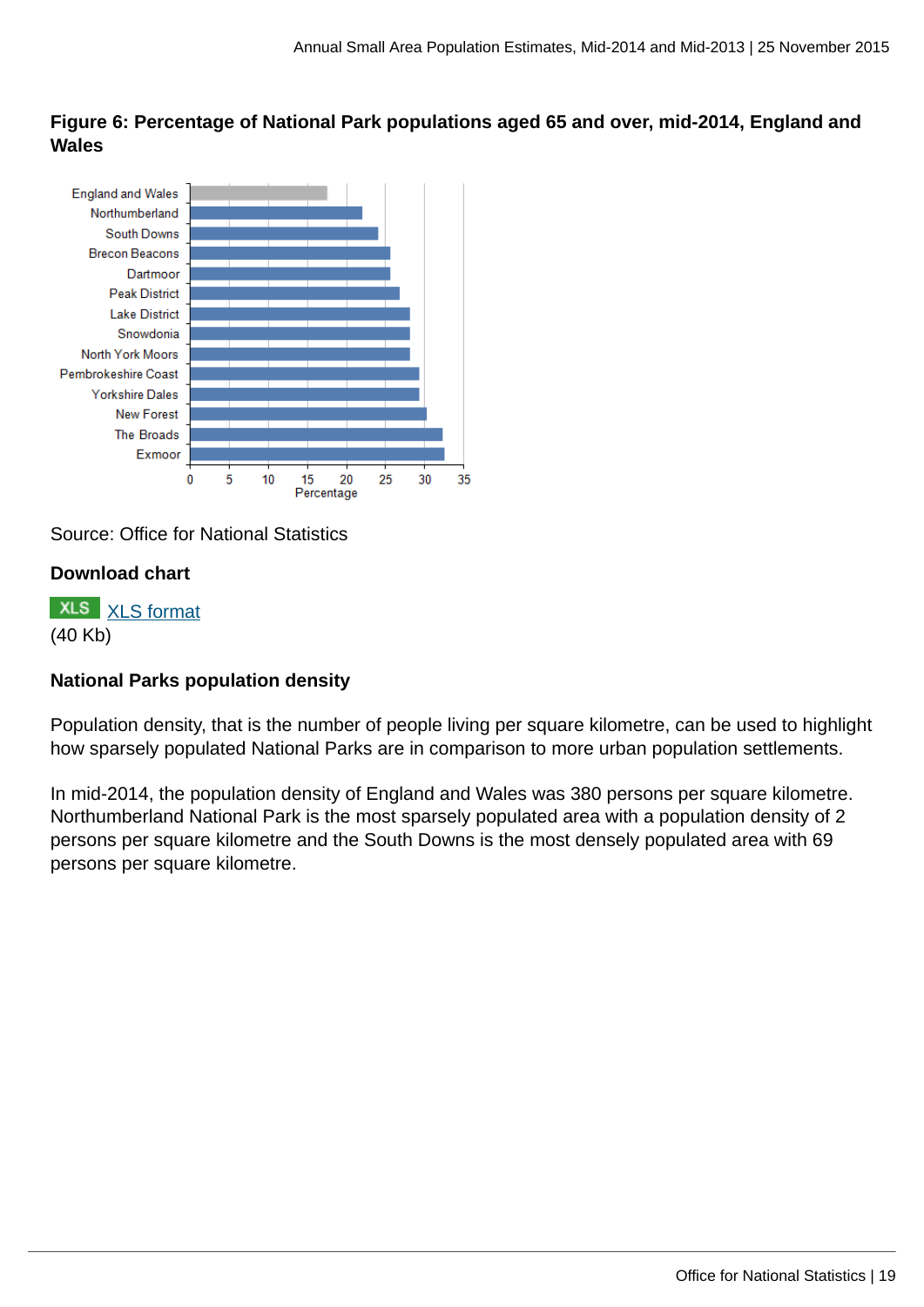#### **Table 8: National Parks population density, mid-2014**

| Rank           | <b>National Park</b>       | <b>Population Density</b> |
|----------------|----------------------------|---------------------------|
| $\mathbf 1$    | South Downs                | 69                        |
| $\overline{2}$ | <b>New Forest</b>          | 63                        |
| 3              | <b>Pembrokeshire Coast</b> | 39                        |
| 4              | Dartmoor                   | 35                        |
| 5              | <b>Peak District</b>       | 26                        |
| 6              | <b>Brecon Beacons</b>      | 25                        |
| 7              | The Broads Authority       | 22                        |
| 8              | <b>Lake District</b>       | 18                        |
| 9              | North York Moors           | 16                        |
| 10             | Exmoor                     | 15                        |
| 11             | Snowdonia                  | 12                        |
| 12             | <b>Yorkshire Dales</b>     | 11                        |
| 13             | Northumberland             | $\overline{2}$            |
|                | <b>England and Wales</b>   | 17                        |

**Table source:** Office for National Statistics

#### **Download table**

**XLS** [XLS format](http://www.ons.gov.uk:80/ons/rel/sape/small-area-population-estimates/mid-2014-and-mid-2013/prt-table-8.xls) (26.5 Kb)

## **Small area population estimates for other UK countries**

Population estimates are produced for similar small areas in both Scotland and Northern Ireland, however they are not produced using the same methodology as for small area population estimates in England and Wales.

National Records of Scotland (NRS) produce population estimates for Scottish data zones, which are slightly smaller areas than LSOAs, designed to contain approximately 500 to 1,000 household residents. NRS use a cohort component based method to produce estimates for data zones, further information on this methodology and the [latest estimates \(for mid-2014\)](http://www.nrscotland.gov.uk/statistics-and-data/statistics/statistics-by-theme/population/population-estimates/2011-based-special-area-population-estimates/small-area-population-estimates/mid-2011-to-mid-2014) are available from their website.

The Scottish data zones are used to produce population estimates for a range of other geographies including Westminster parliamentary constituencies in Scotland, Scottish parliamentary constituencies, and Nomenclature of Units for Territorial Statistics (the statistical geography used by the European Union). These figures are available from the [Special Area Population Estimates](http://www.nrscotland.gov.uk/statistics-and-data/statistics/statistics-by-theme/population/population-estimates/2011-based-special-area-population-estimates/small-area-population-estimates/mid-2011-to-mid-2014) section of the NRS website.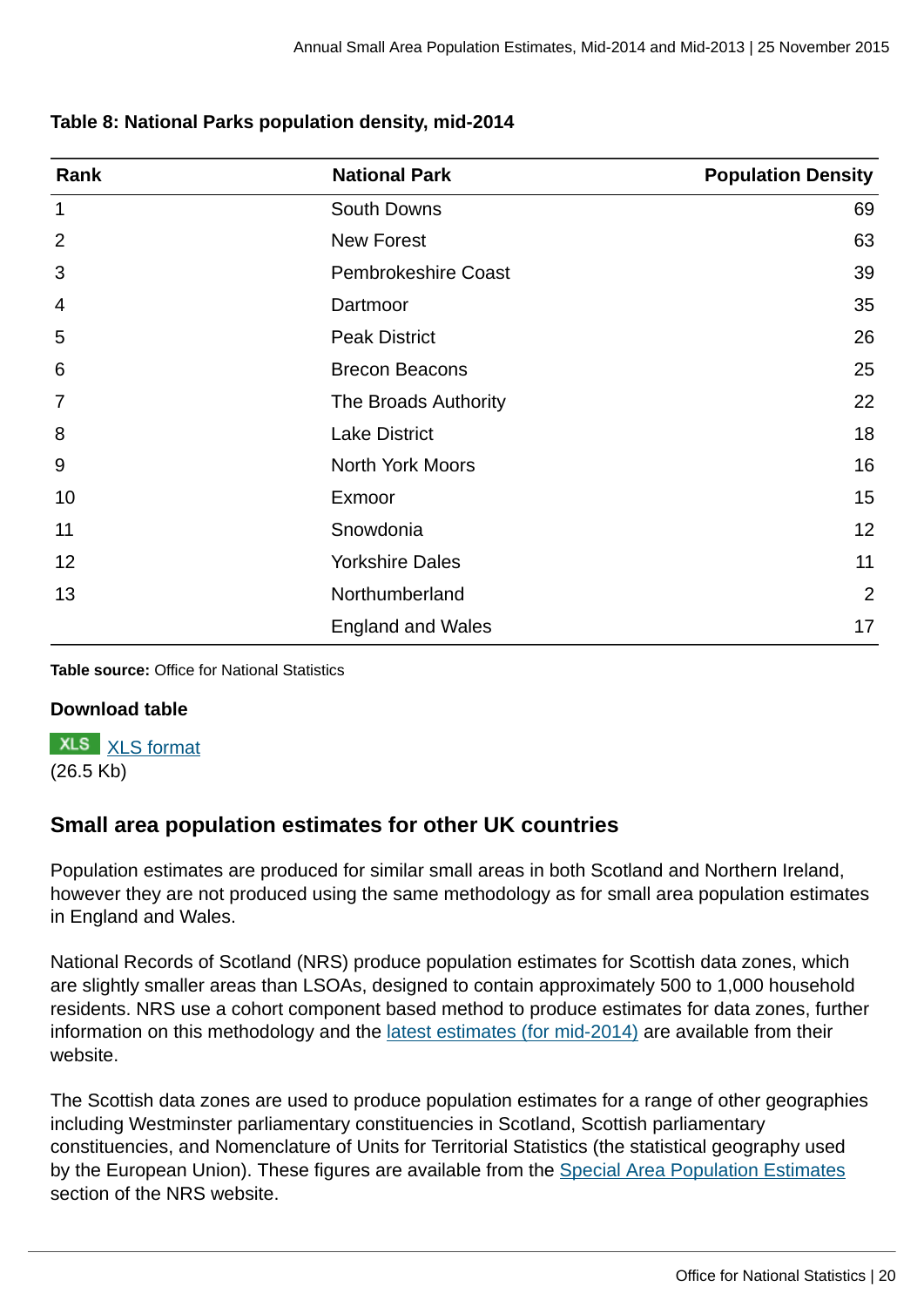The Northern Ireland Statistics and Research Agency (NISRA) publish population estimates for Super Output Areas in Northern Ireland. These are of similar size to English and Welsh LSOAs, with an average population of 2,100. NISRA uses a mixed methodology based on both cohort component and ratio change approaches. Further information and the [latest estimates published for mid-2014](http://www.nisra.gov.uk/demography/default.asp125.htm) are available from the NISRA website. Population estimates for wards, Neighbourhood Renewal Areas and Census Small Areas in Northern Ireland are also available.

A paper, [Small Area Population Estimates across the UK](http://www.nisra.gov.uk/archive/demography/population/small_area/UK_SAPE_Dec_2011.pdf) which provides a broad description of the different methodologies used to produce small area population estimates in each constituent country of the UK, is also available on the NISRA website.

## **Background notes**

- 1. National Statistics are produced to high professional standards set out in the Code of Practice for Official Statistics. They undergo regular quality assurance reviews to ensure that they meet customer needs. They are produced free from any political interference.
- 2. The mid-2013 small area population estimates data presented in this release are corrected 2013 estimates that address the [previously announced error \(630.5 Kb Excel sheet\)](http://www.ons.gov.uk:80/ons/about-ons/business-transparency/freedom-of-information/what-can-i-request/published-ad-hoc-data/pop/january-2015/effect-of-processing-error-on-mid-2013-population-estimates.xls) in the distribution of the foreign armed forces (FAF) special population presented in the last release published 23 October 2014. The original error had a significant impact on the estimate for Forest Heath, and smaller impacts in other affected local authorities. The [existing 2013 estimates](http://www.ons.gov.uk:80/ons/rel/sape/small-area-population-estimates/mid-2013/index.html) are still available on our website, but are superseded by this new release.
- 3. An [Overview of Population Statistics](http://www.ons.gov.uk:80/ons/rel/pop-estimate/overview-of-the-uk-population/november-2015/rpt-population-quarterly-short-story.html) is available on our website.
- 4. Mid-2014 population estimates for small area geographies in England and Wales are available from the [data section of this release](http://www.ons.gov.uk/ons/publications/re-reference-tables.html?edition=tcm%3A77-395002).
- 5. Published tables include population estimates by single year of age and sex. Tables are provided in a simple format designed for ease of input into statistical software packages. Formatted tables are also available for lower and middle layer Super Output Areas (SOAs) and health geographies.
- 6. A [methodology note on production of small area population estimates](http://www.ons.gov.uk:80/ons/guide-method/method-quality/specific/population-and-migration/pop-ests/index.html), describing the methodology used to create the small area population estimates, is available on our website.
- 7. More information on the concepts, strengths and limitations, user needs and links to users wanting further advice about the output is provided in the [Quality Management Information](http://www.ons.gov.uk:80/ons/guide-method/method-quality/quality/quality-information/population/index.html) report.
- 8. This is the first release of mid-2014 small area population estimates in England and Wales. No revisions of this dataset have been made. Mid-2013 population estimates are released for the second time to correct a previously announced error; background note 2 provides further information on this.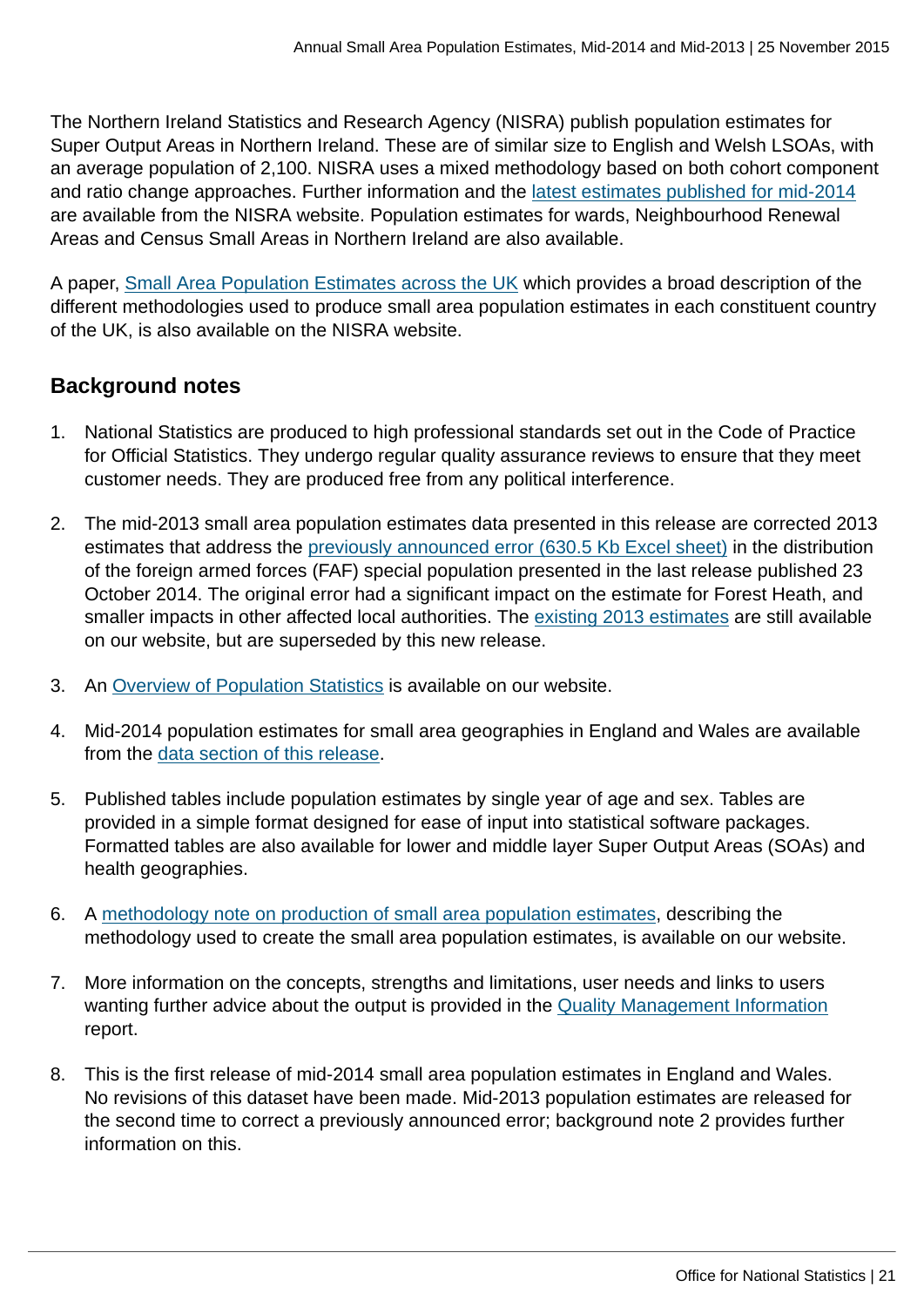- 9. [Mid-2014 population estimates](http://www.ons.gov.uk:80/ons/rel/pop-estimate/population-estimates-for-uk--england-and-wales--scotland-and-northern-ireland/mid-2014/index.html) for the UK and its constituent countries, regions and local authorities are also available on our website.
- 10. News on our population statistics can be obtained by subscribing to the quarterly newsletter (email your request to [population.statistics@ons.gov.uk\)](mailto:population.statistics@ons.gov.uk) or following the Twitter account [@paulvickers\\_ONS](https://twitter.com/paulvickers_ons).

#### 11. **Release Number:** SAPE17BL1

#### **Next publication:**

October/November 2016

#### **Issued by:**

Office for National Statistics, Government Buildings, Cardiff Road, Newport NP10 8XG

#### **Media contact:**

Tel: Media Relations Office 0845 6041858

Emergency on-call 07867 906553

Email: [media.relations@ons.gsi.gov.uk](mailto:media.relations@ons.gsi.gov.uk)

#### **Statistical contact:**

Tel: Amanda Sharfman 01329 444661

Email: [pop.info@ons.gsi.gov.uk](mailto:pop.info@ons.gsi.gov.uk)

#### **Website:** [www.ons.gov.uk](http://www.ons.gov.uk)

12. Details of the policy governing the release of new data are available by visiting [www.statisticsauthority.gov.uk/assessment/code-of-practice/index.html](http://www.statisticsauthority.gov.uk/assessment/code-of-practice/index.html) or from the Media Relations Office email: [media.relations@ons.gsi.gov.uk](mailto:media.relations@ons.gsi.gov.uk)

The United Kingdom Statistics Authority has designated these statistics as National Statistics, in accordance with the Statistics and Registration Service Act 2007 and signifying compliance with the Code of Practice for Official Statistics.

Designation can be broadly interpreted to mean that the statistics:

- meet identified user needs;
- are well explained and readily accessible;
- are produced according to sound methods; and
- are managed impartially and objectively in the public interest.

Once statistics have been designated as National Statistics it is a statutory requirement that the Code of Practice shall continue to be observed.